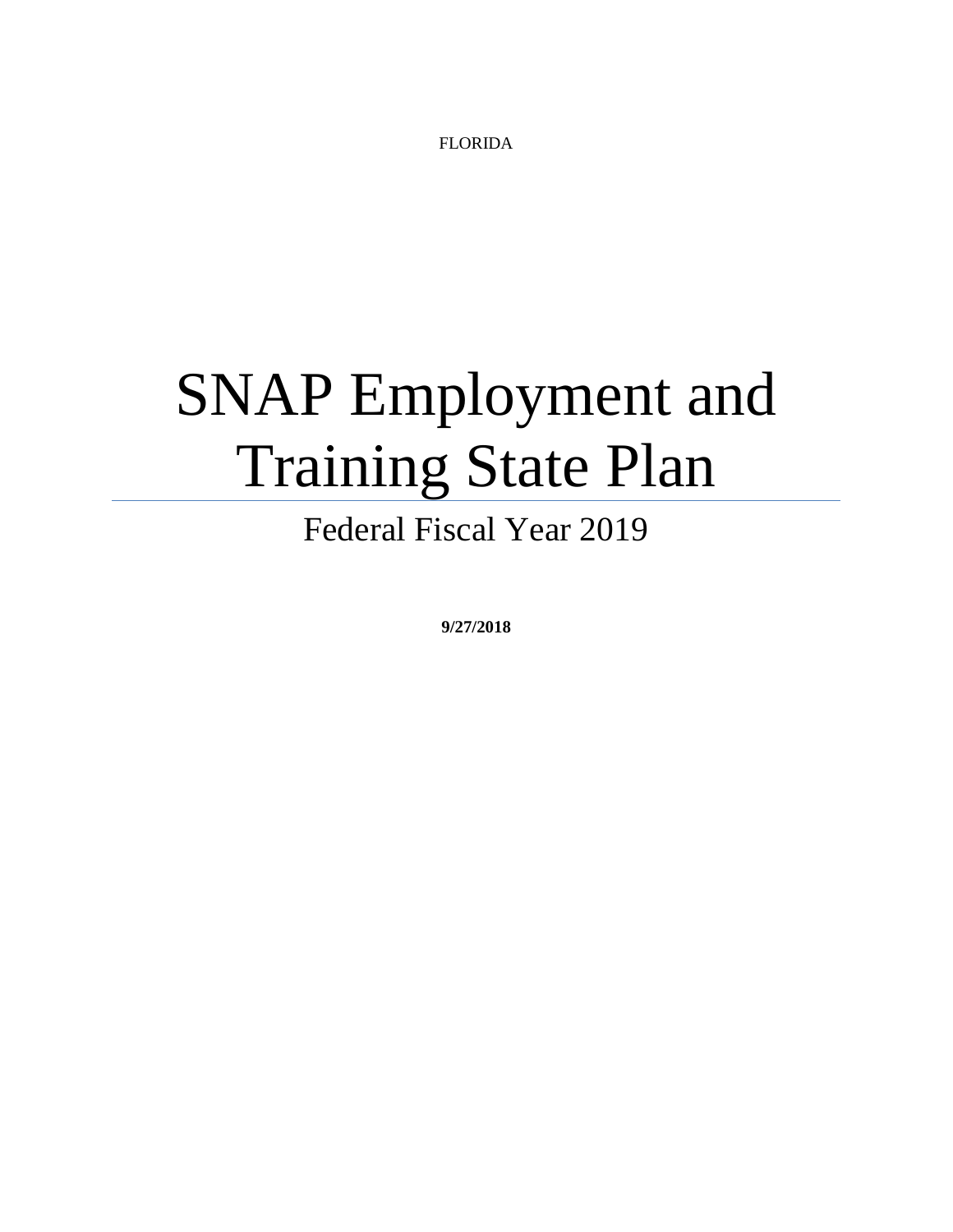## **Table of Contents**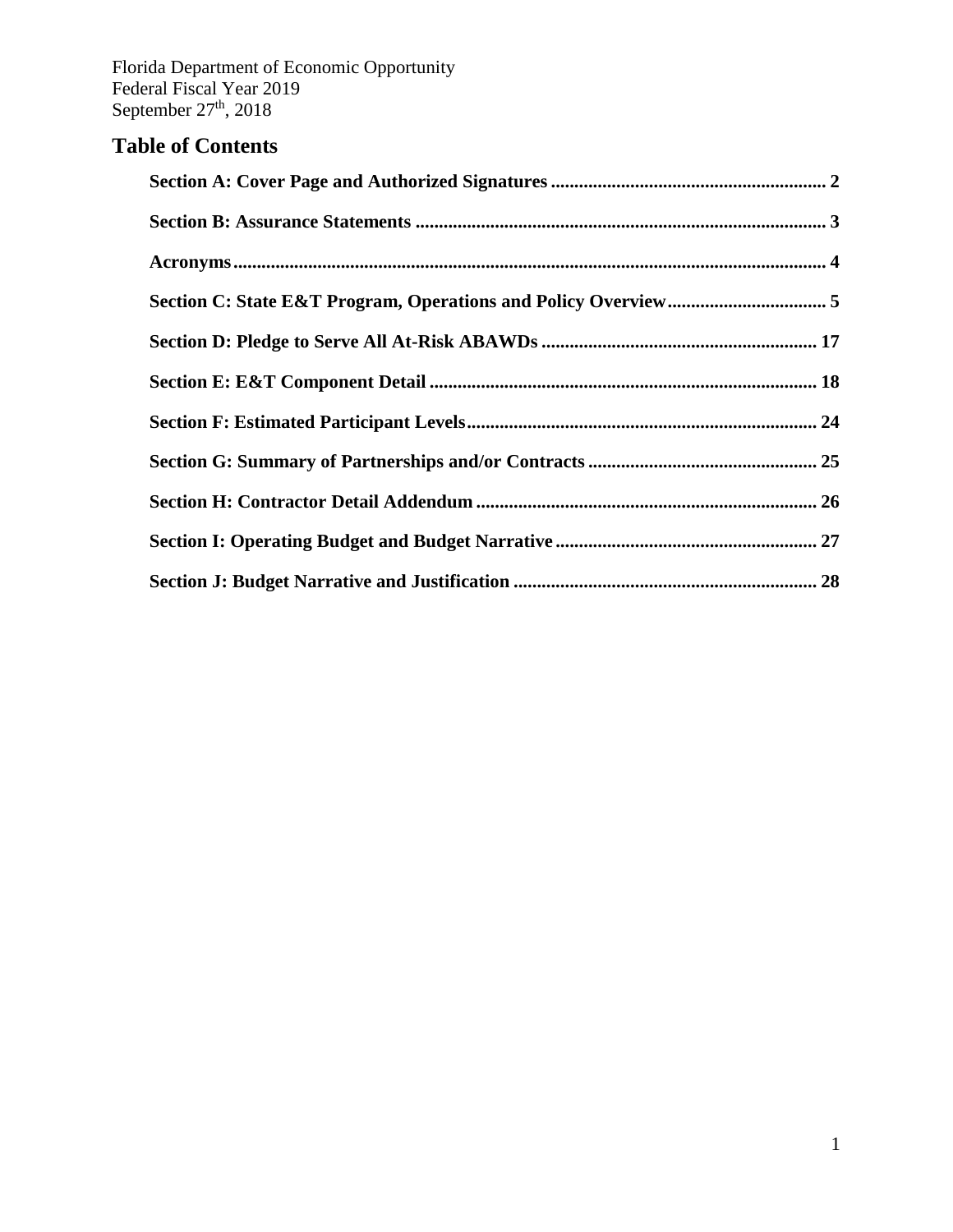#### <span id="page-2-0"></span>**Section A: Cover Page and Authorized Signatures**

State: Florida State Agency: Florida Department of Children and Families Federal FY: 2019 Date: August 15, 2018

Primary Contacts: Complete the table with the name, title, phone and email address for those State agency personnel who should be contacted with questions about the SNAP E&T plan. Add additional rows if needed.

| <b>Name</b>       | <b>Title</b>   | <b>Phone</b>     | Email                               |
|-------------------|----------------|------------------|-------------------------------------|
| Tonyaleah         | Chief, Program | $(850)$ 717-4142 | tonyaleah.veltkamp@myflfamilies.com |
| Veltkamp          | Policy         |                  |                                     |
| (DCF)             |                |                  |                                     |
| Anthony           | Program        | $(850)$ 717-4433 | anthony.tufano@myflfamilies.com     |
| Tufano            | Manager        |                  |                                     |
| (DCF)             |                |                  |                                     |
| <b>Casey Penn</b> | Administrator  | $(850)$ 245-7485 | casey.penn@deo.myflorida.com        |
| (DEO)             |                |                  |                                     |

**Certified by:** 

Jennifer Lange, Assistant Secretary,

Economic Self Sufficiency

Certified by:

Randy Pupo, Budget Analyst, Budget Policy and Planning Unit

 $08/7/18$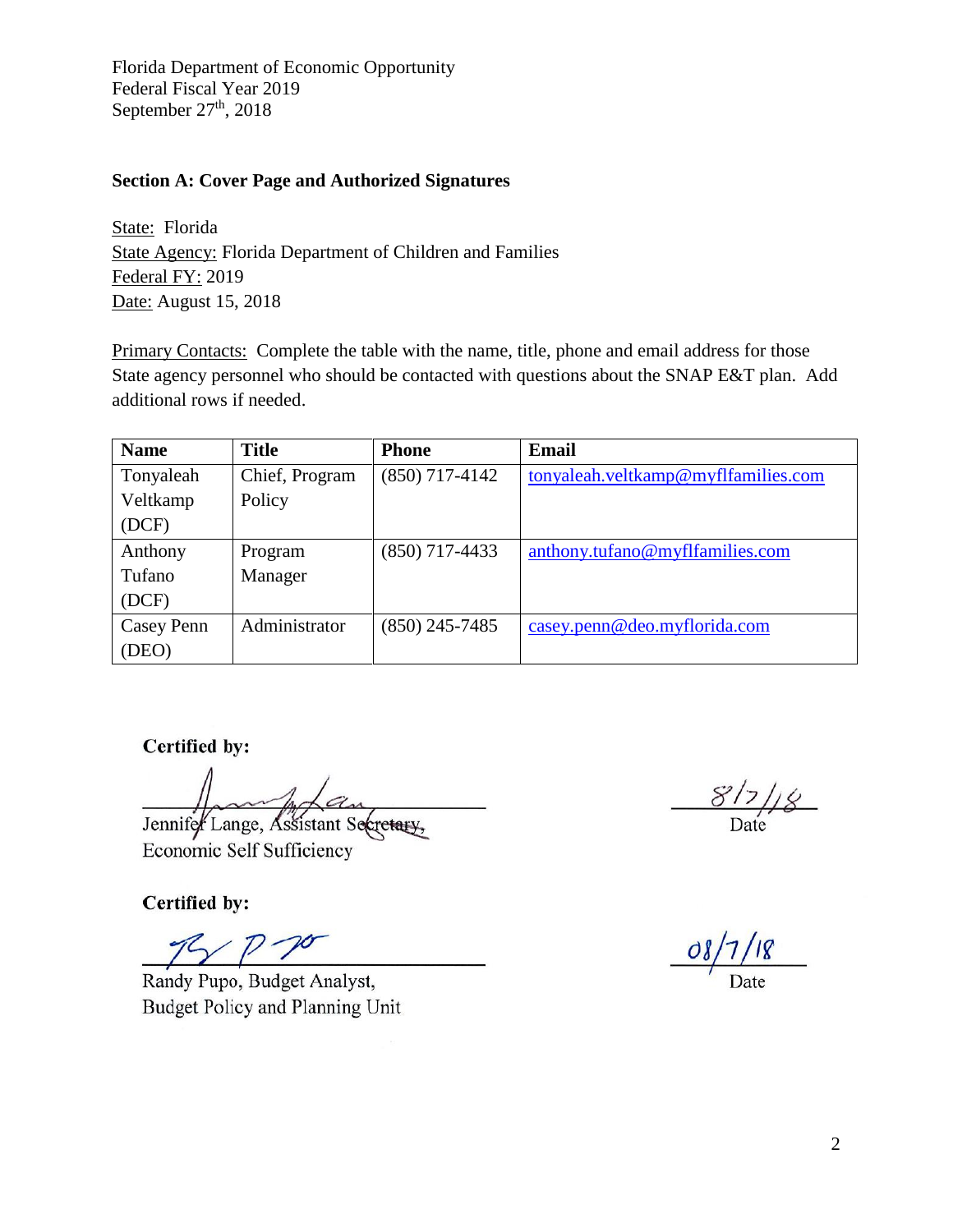| <b>Section B: Assurance Statements</b><br>Check box at right to indicate you have read and understand each statement.                                                                                                                                                                                                                                                                                                                                                |                         |
|----------------------------------------------------------------------------------------------------------------------------------------------------------------------------------------------------------------------------------------------------------------------------------------------------------------------------------------------------------------------------------------------------------------------------------------------------------------------|-------------------------|
| I. The State agency is accountable for the content of the State E&T plan and<br>will provide oversight of any sub-grantees.                                                                                                                                                                                                                                                                                                                                          | $\overline{\mathsf{x}}$ |
| II. The State agency is fiscally responsible for $E&T$ activities funded under the<br>plan and is liable for repayment of unallowable costs.                                                                                                                                                                                                                                                                                                                         | ⊠                       |
| III. State education costs will not be supplanted with Federal E&T funds.                                                                                                                                                                                                                                                                                                                                                                                            | $\boxtimes$             |
| IV. Cash or in-kind donations from other non-Federal sources have not been<br>claimed or used as a match or reimbursement under any other Federal<br>program.                                                                                                                                                                                                                                                                                                        | $\mathbf{\overline{X}}$ |
| V. If in-kind goods and services are part of the budget; only public in-kind<br>services are included. No private in-kind goods or services are claimed.                                                                                                                                                                                                                                                                                                             | $\mathbf{\overline{X}}$ |
| VI. Documentation of State agency costs, payments, and donations for<br>approved E&T activities are maintained by the State agency and available for<br>USDA review and audit.                                                                                                                                                                                                                                                                                       | ⊠                       |
| VII. Contracts are procured through appropriate procedures governed by State<br>procurement regulations.                                                                                                                                                                                                                                                                                                                                                             | $\boxtimes$             |
| VIII. Program activities are conducted in compliance with all applicable<br>Federal laws, rules, and regulations including Civil Rights and Office of<br>Management and Budget (OMB) regulations governing cost issues.                                                                                                                                                                                                                                              | ⊠                       |
| IX. E&T education activities directly enhance the employability of the<br>participants; there is a direct link between the education activities and job-<br>readiness.                                                                                                                                                                                                                                                                                               | ⊠                       |
| X. Program activities and expenses are reasonable and necessary to<br>accomplish the goals and objectives of SNAP E&T.                                                                                                                                                                                                                                                                                                                                               | ⊠                       |
| XI. The E&T Program is implemented in a manner that is responsive to the<br>special needs of American Indians on Reservations. State shall: consult on an<br>ongoing basis about portions of State Plan which affect them; submit for<br>comment all portions of the State Plan that affect the Indian Tribal<br>Organization (ITO); if appropriate and the extent practicable, include ITO<br>suggestions in State plan. (For States with Indian Reservations only) | 区                       |

By signing on the cover page of this document, the State Agency Director (or Commissioner) and financial representative certify that the above assurances are met.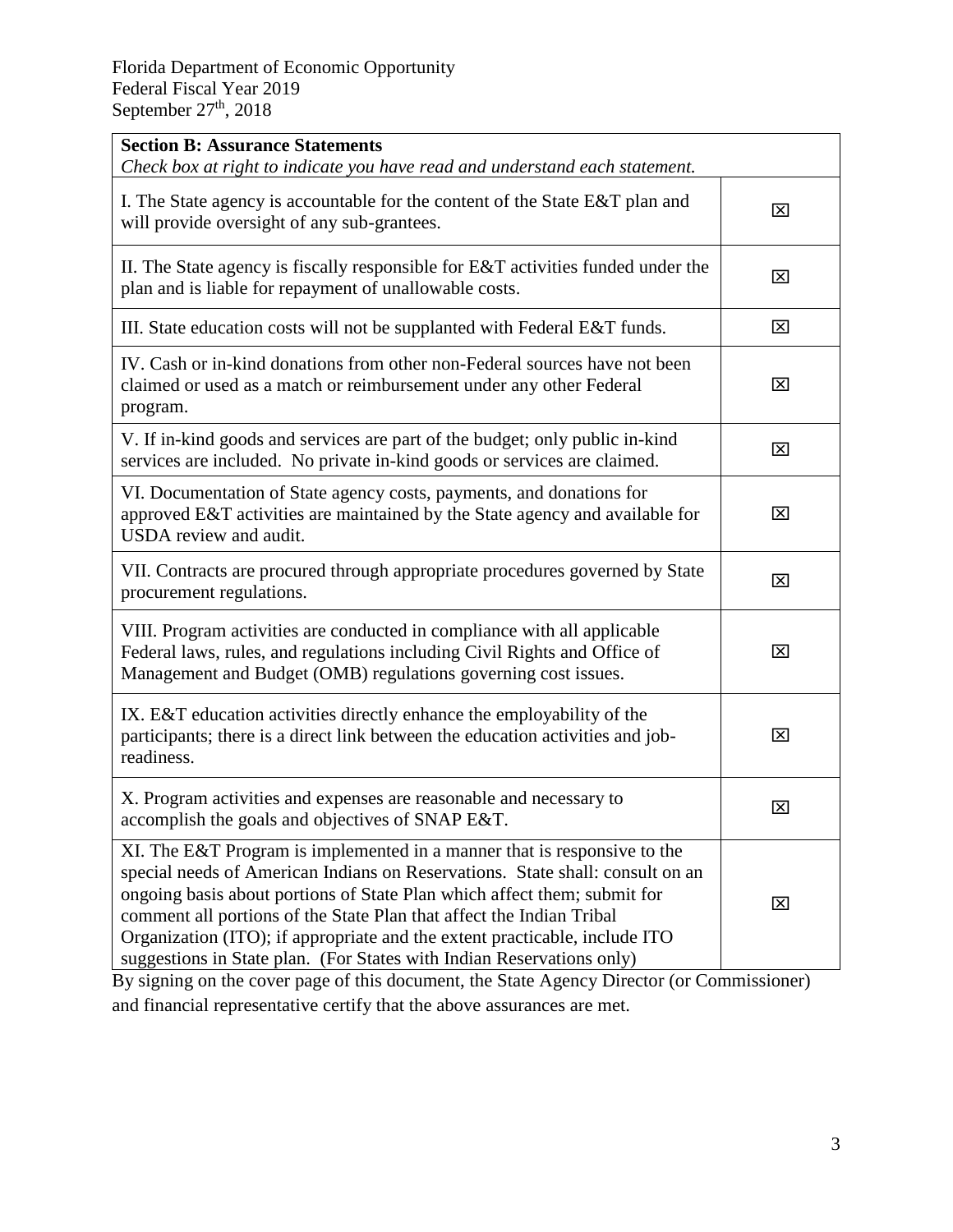#### <span id="page-4-0"></span>**Acronyms**

Below is a list of common acronyms utilized within this plan:

| <b>ABAWD</b>   | Able-Bodied Adult without Dependents             |
|----------------|--------------------------------------------------|
| <b>CFR</b>     | Code of Federal Regulations                      |
| <b>DEO</b>     | Department of Economic Opportunity               |
| <b>DCF</b>     | Department of Children and Families              |
| <b>EBT</b>     | <b>Electronic Benefits Transfer</b>              |
| <b>ERS</b>     | <b>Employment Retention Services</b>             |
| E&T            | <b>Employment and Training</b>                   |
| <b>ETPL</b>    | Eligible Training Provider List                  |
| <b>FFY</b>     | <b>Federal Fiscal Year</b>                       |
| <b>FLORIDA</b> | Florida Online Recipient Integrated Data Access  |
| <b>FNS</b>     | Food and Nutrition Service                       |
| <b>FSR</b>     | Food Stamp Reimbursement                         |
| <b>LWDB</b>    | Local Workforce Development Board                |
| <b>SNAP</b>    | <b>Supplemental Nutrition Assistance Program</b> |
| <b>TAA</b>     | <b>Trade Adjustment Assistance</b>               |
| <b>TANF</b>    | Temporary Assistance to Needy Families           |
| UI             | <b>Unemployment Insurance</b>                    |
| <b>OSST</b>    | <b>One-Stop Service Tracking</b>                 |
| <b>USDA</b>    | United States Department of Agriculture          |
| <b>WIOA</b>    | Workforce Innovation and Opportunity Act         |
| <b>WP</b>      | Wagner-Peyser                                    |
| <b>WT</b>      | <b>Welfare Transition</b>                        |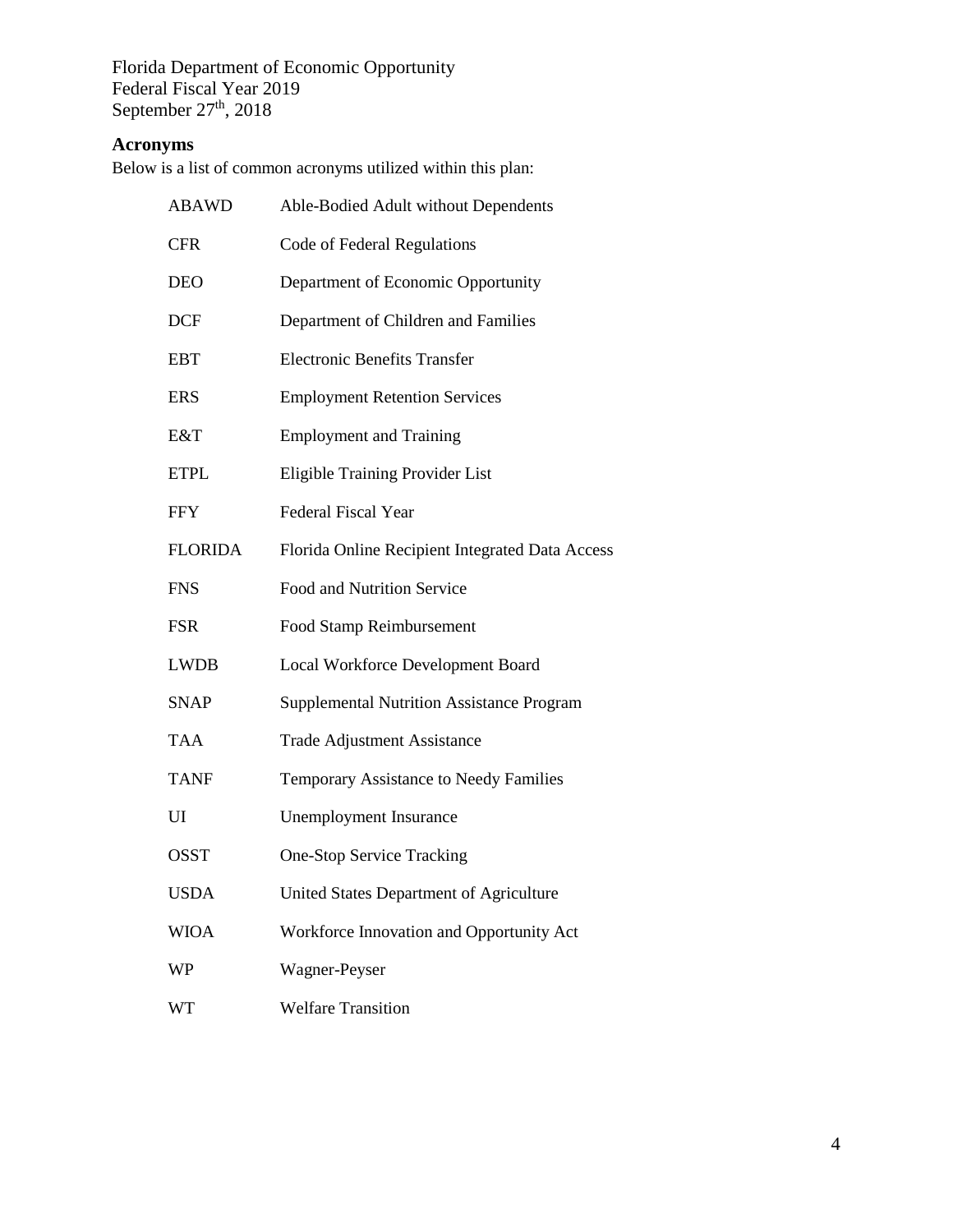<span id="page-5-0"></span>

| <b>Section C: State E&amp;T Program, Operations and Policy Overview</b>                                                                        |                                                                                                                                                                                                                                                                                                                                                                                                                                                                                                                                                                                                                                                                                                                                                                                                                                                                  |  |
|------------------------------------------------------------------------------------------------------------------------------------------------|------------------------------------------------------------------------------------------------------------------------------------------------------------------------------------------------------------------------------------------------------------------------------------------------------------------------------------------------------------------------------------------------------------------------------------------------------------------------------------------------------------------------------------------------------------------------------------------------------------------------------------------------------------------------------------------------------------------------------------------------------------------------------------------------------------------------------------------------------------------|--|
| <b>I. Summary of the SNAP</b><br><b>E&amp;T</b> Program<br>Mission<br>Scope of services<br>Administrative<br>$\bullet$<br>structure of program | In Florida, the Supplemental Nutrition Assistance Program<br>(SNAP) Employment and Training (E&T) program is<br>administered by the Florida Department of Children and<br>Families (DCF). DCF works closely with the Florida<br>Department of Economic Opportunity (DEO) to ensure a<br>strong working relationship and communication between the<br>two agencies. The mission of DCF is to work in partnership<br>with local communities to protect the vulnerable, promote<br>strong and economically self-sufficient families, and advance<br>personal and family recovery and resiliency. DEO's mission is<br>to assist the Governor in advancing Florida's economy by<br>championing the state's economic development vision and by<br>administering state and federal programs and initiatives to help<br>visitors, citizens, businesses, and communities. |  |
|                                                                                                                                                | DCF is the agency responsible for administering the SNAP<br>E&T program. DCF and DEO entered into an Memorandum<br>of Understanding (MOU) and as part of that agreement, DCF<br>continues to identify Able-Bodied Adults without Dependents<br>(ABAWDs) and refers these individuals to DEO for<br>mandatory participation in the SNAP E&T program. The<br>delivery of E&T services is provided by the Local Workforce<br>Development Boards (LWDBs).                                                                                                                                                                                                                                                                                                                                                                                                            |  |
|                                                                                                                                                | Florida's SNAP E&T is a mandatory program designed to help<br>ABAWDs gain skills, training, and/or work experience that<br>will increase their ability to move directly into employment.<br>An ABAWD is an individual who is between the ages of $18 -$<br>49, does not have dependents, and does not meet an exemption<br>outlined in Title 7 Code of Federal Regulations (CFR)<br>273.7(b) or an ABAWD exception outlined in 7 CFR<br>$273.24(c)$ . ABAWDs are required to meet the 80 hour per<br>month work requirement in order to maintain eligibility to<br>receive food assistance.                                                                                                                                                                                                                                                                      |  |
|                                                                                                                                                | Florida is committed to ensuring workers, including<br>ABAWDs, in the state are skilled and able to not only obtain,<br>but retain employment while earning a self-sustaining wage.<br>For Federal fiscal year (FFY) 2019, Florida will continue to<br>offer SNAP E&T services to ABAWDs referred to the<br>program by DCF. SNAP E&T components that are available<br>to ABAWDs include job search and job search training, work<br>experience, education and vocational training, as well as<br>services offered through the Workforce Innovation and                                                                                                                                                                                                                                                                                                           |  |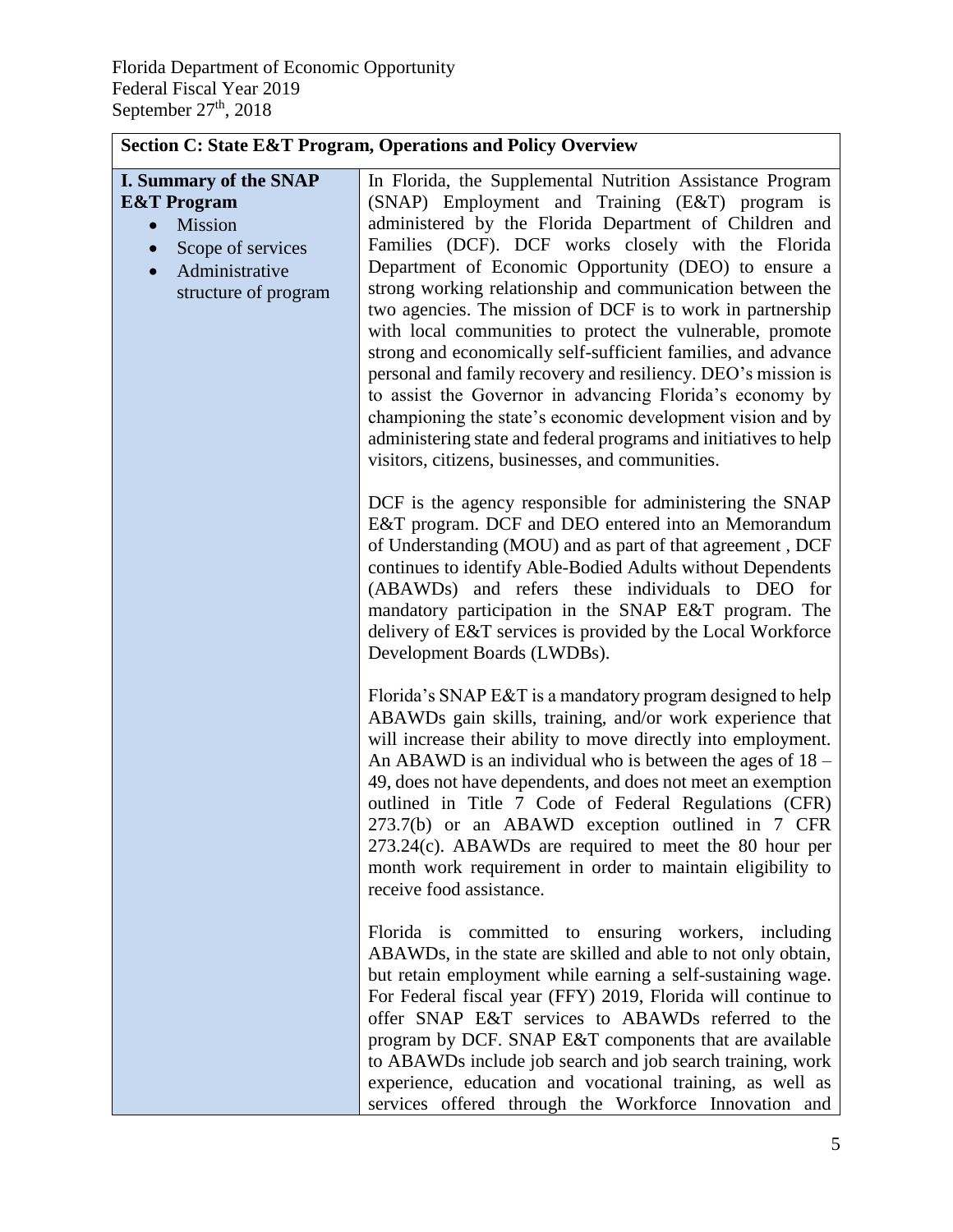| <b>Section C: State E&amp;T Program, Operations and Policy Overview</b>                                                                                                                                                                                                                                                                                                                                                                                                                                                                                                                                                                                                                                                                                                                                                 |  |  |
|-------------------------------------------------------------------------------------------------------------------------------------------------------------------------------------------------------------------------------------------------------------------------------------------------------------------------------------------------------------------------------------------------------------------------------------------------------------------------------------------------------------------------------------------------------------------------------------------------------------------------------------------------------------------------------------------------------------------------------------------------------------------------------------------------------------------------|--|--|
| Opportunity Act (WIOA) and Trade Adjustment Assistance<br>(TAA) programs.                                                                                                                                                                                                                                                                                                                                                                                                                                                                                                                                                                                                                                                                                                                                               |  |  |
| Florida also encourages SNAP E&T and WIOA co-enrollment<br>to provide ABAWDs with an opportunity to become<br>competitive in the workforce while receiving wrap-around<br>support services. ABAWDs who are job ready and assigned to<br>job search will be connected with the universal services<br>offered through the Wagner-Peyser program to assist with<br>continued skills building through employability skills<br>workshops and job search, referral, and placement assistance.                                                                                                                                                                                                                                                                                                                                 |  |  |
| <b>SNAP E&amp;T Service Delivery</b><br>ABAWDs referred for participation in the SNAP E&T<br>program are informed of their referral to the program through<br>a Notice of Mandatory Participation (NOMP). The NOMP is<br>mailed by DEO on behalf of the Local Workforce<br>Development Board (LWDB). The NOMP provides detailed<br>instructions and action steps the ABAWD must take to avoid<br>actions that adversely impact their receipt of food assistance<br>benefits. The initial engagement steps are to participate in an<br>online or in-person orientation to the SNAP E&T program,<br>complete an online initial assessment, and schedule an online<br>appointment. The NOMP includes an exemption checklist and<br>an opportunities and obligations form to help inform<br>participants about the program. |  |  |
| <b>Orientation</b><br>The orientation, offered online or in-person, is a required<br>activity for newly referred or reopen referrals for ABAWDs<br>who have not attended an orientation within the previous 12<br>months. ABAWDs will also receive an orientation if there<br>have been significant program changes regardless of the time<br>frame of last attendance. The orientation informs the ABAWD<br>of the following:                                                                                                                                                                                                                                                                                                                                                                                          |  |  |
| Why they were referred to the program<br>An overview of the program's components<br>The program expectations and requirements<br>Benefits of the program<br>Consequences of failure to comply<br>Grievance procedures and participant rights                                                                                                                                                                                                                                                                                                                                                                                                                                                                                                                                                                            |  |  |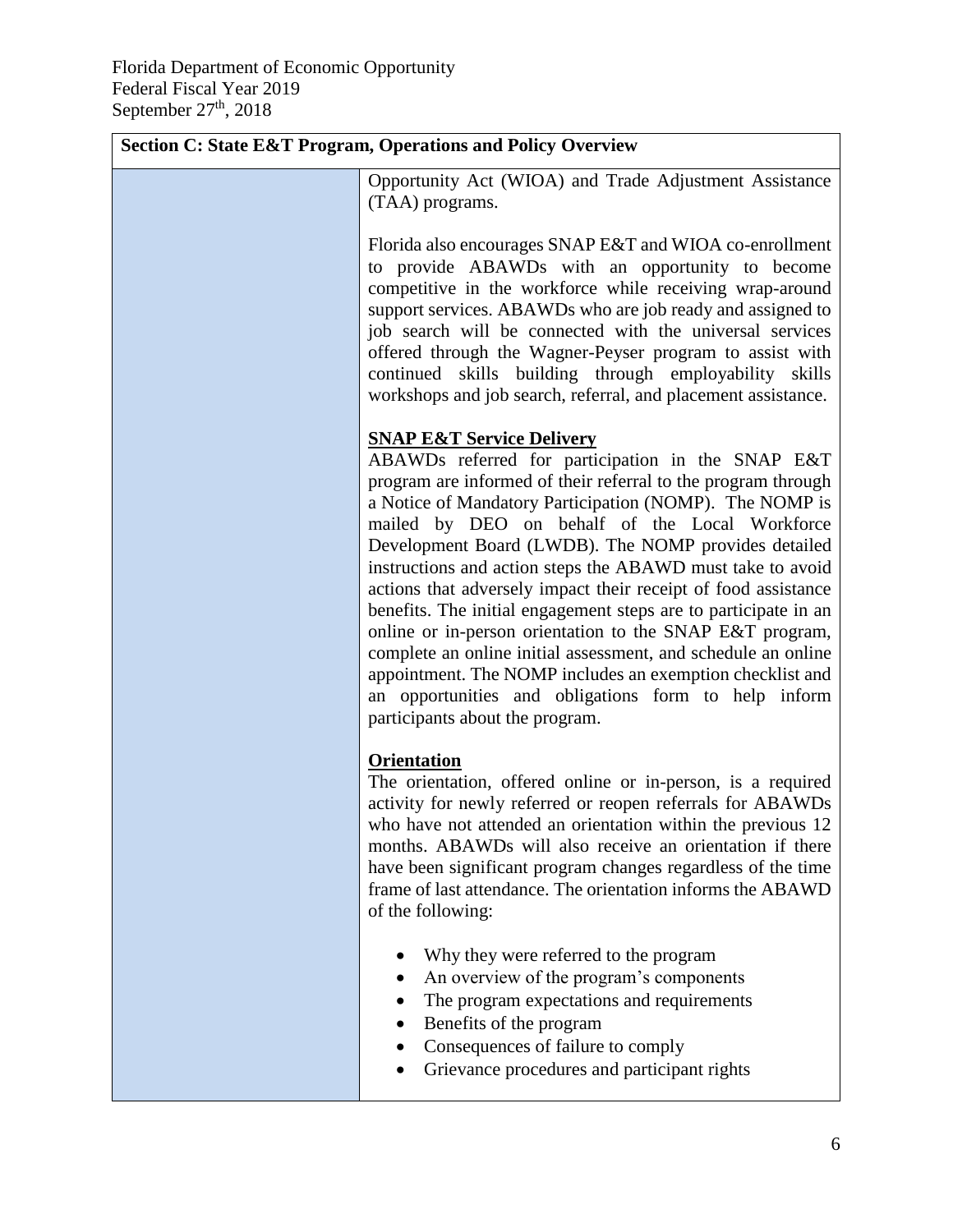| <b>Section C: State E&amp;T Program, Operations and Policy Overview</b>                                         |                                                                                                                                                                                                                                                                                                                                                                                                                                                                                                                                                                                                                                                                                                 |  |
|-----------------------------------------------------------------------------------------------------------------|-------------------------------------------------------------------------------------------------------------------------------------------------------------------------------------------------------------------------------------------------------------------------------------------------------------------------------------------------------------------------------------------------------------------------------------------------------------------------------------------------------------------------------------------------------------------------------------------------------------------------------------------------------------------------------------------------|--|
|                                                                                                                 | <b>Assessment</b><br>The assessment, offered online or in-person, identifies the<br>ABAWDs strengths, barriers, and goals in relation to<br>education and employment. The assessment contains a<br>standard set of questions to gather information from the<br>ABAWD that will allow the case manager to assign them to<br>the most appropriate activity(ies). The assessment is<br>completed immediately following the orientation and prior to<br>the assignment to a qualifying component.                                                                                                                                                                                                   |  |
|                                                                                                                 | <b>Online Appointment Setting</b><br>Upon completion of the orientation and assessment, the<br>ABAWD is instructed to schedule an appointment with a case<br>manager at their local career center. The online appointment is<br>scheduled using a virtual event calendar with available date<br>and time slots. In most LWDBs, the ABAWD is able to select<br>a date and time that suits their availability. In other LWDBs,<br>the ABAWD must contact the local career center to verbally<br>schedule an appointment.<br>During the appointment, the ABAWD meets with a case<br>manager to discuss their assessment responses and determine<br>which activity(ies) is suitable for assignment. |  |
| <b>II. Program Changes</b><br>New initiatives<br>Significant changes in<br>$\bullet$<br>State policy or funding | Florida is planning the following new initiative for FFY 2019:<br>Florida is currently planning to provide services to SNAP<br>recipients through third-party partnerships. Florida's third-<br>party partnership initiative will be designed to expand<br>employment and training services to a population of SNAP<br>recipients beyond the ABAWD mandatory participants.<br>Florida will amend the SNAP State Plan as the details of the<br>project are finalized                                                                                                                                                                                                                             |  |
|                                                                                                                 | Additionally, during FFY 2019, Florida will<br>offer<br>Employment Retention Services (ERS), also known as Job<br>Retention Services, to program participants. ERS are intended<br>to provide additional employment supports to<br>assist<br>participants in retaining employment. Available ERS include,<br>reimbursements for required uniforms or other clothing for<br>employment, equipment, supplies, tools required to perform<br>the job, testing fees, and transportation.                                                                                                                                                                                                             |  |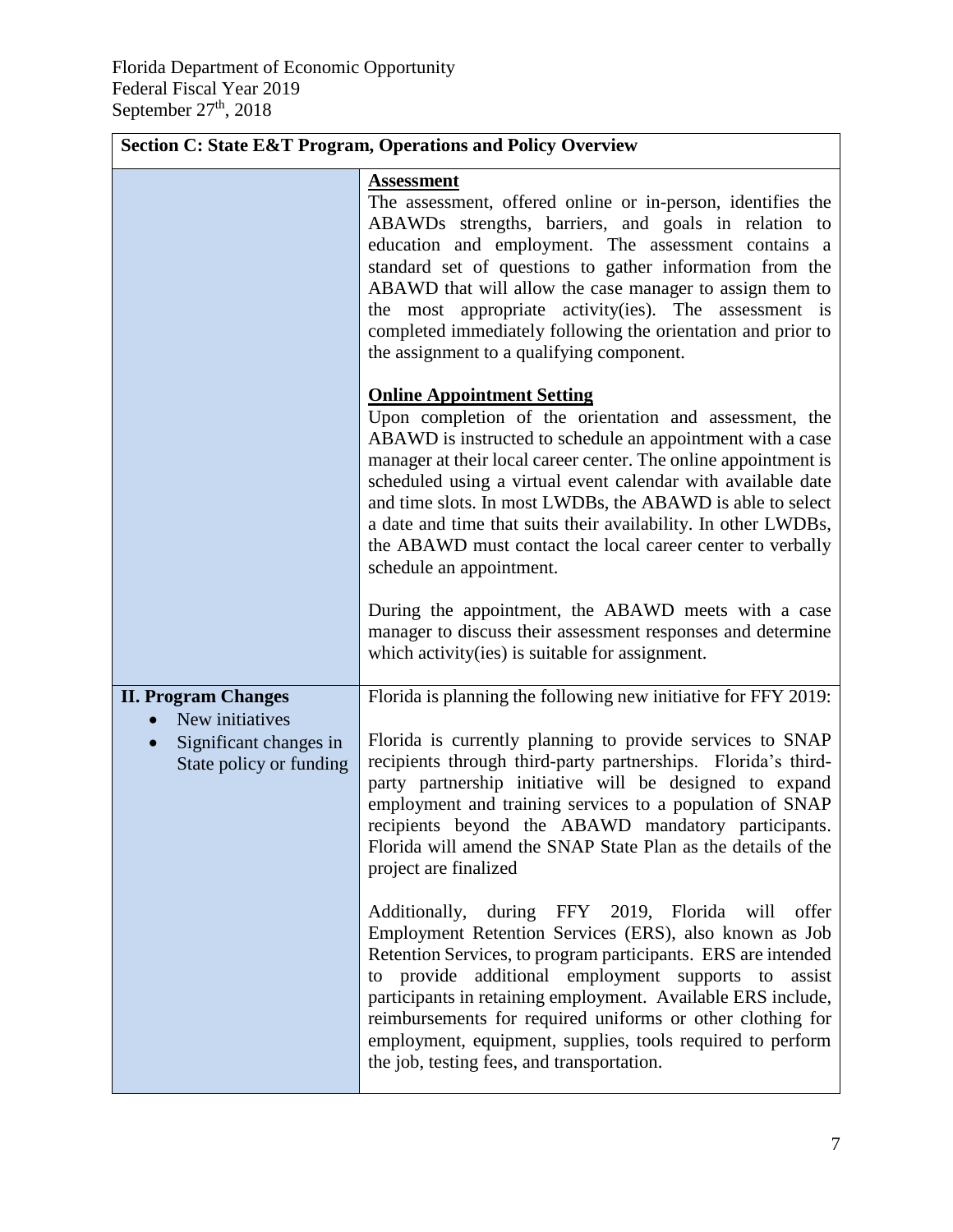| <b>Section C: State E&amp;T Program, Operations and Policy Overview</b>                                                                                                                                                                                                                            |                                                                                                                                                                                                                                                                                                                                                                                                                                                                                                                                                                                                                                                                                                                                                                                                                                                                                                                                                                                                                                                                                                                                                                                                                                                                                                                                                                                                                                            |  |
|----------------------------------------------------------------------------------------------------------------------------------------------------------------------------------------------------------------------------------------------------------------------------------------------------|--------------------------------------------------------------------------------------------------------------------------------------------------------------------------------------------------------------------------------------------------------------------------------------------------------------------------------------------------------------------------------------------------------------------------------------------------------------------------------------------------------------------------------------------------------------------------------------------------------------------------------------------------------------------------------------------------------------------------------------------------------------------------------------------------------------------------------------------------------------------------------------------------------------------------------------------------------------------------------------------------------------------------------------------------------------------------------------------------------------------------------------------------------------------------------------------------------------------------------------------------------------------------------------------------------------------------------------------------------------------------------------------------------------------------------------------|--|
|                                                                                                                                                                                                                                                                                                    | ABAWDs who participate in at least one qualifying SNAP<br>E&T component and subsequently secures employment will<br>be eligible to receive ERS for up to 90 days after securing<br>employment.                                                                                                                                                                                                                                                                                                                                                                                                                                                                                                                                                                                                                                                                                                                                                                                                                                                                                                                                                                                                                                                                                                                                                                                                                                             |  |
| <b>III. Workforce Development</b><br><b>System</b><br>General description<br>In-demand and<br>$\bullet$<br>emerging industries<br>and occupations<br><b>Connection to SNAP</b><br>$\bullet$<br>E&T, components<br>offered through such<br>system, career<br>pathways, and<br>credentials available | Over the past few years, Florida's economy has improved<br>significantly. The latest labor market information released<br>states that as of May 2018, the unemployment rate is down to<br>3.8 percent, with in-demand and emerging occupations in the<br>areas of construction, manufacturing, trade, transportation,<br>professional and business services, education and health<br>services, leisure and hospitality. This improved economic<br>climate provides more opportunities to ensure that all<br>Floridians can obtain and maintain gainful employment.<br>Florida's workforce development system is a business-led,<br>market-responsive, results-oriented, and integrated workforce<br>development system.                                                                                                                                                                                                                                                                                                                                                                                                                                                                                                                                                                                                                                                                                                                    |  |
|                                                                                                                                                                                                                                                                                                    | Led by CareerSource Florida, the workforce development<br>system administers services to businesses and customers<br>through DEO and the LWDBs. CareerSource Florida is the<br>statewide workforce policy and investment board of business<br>and government leaders, charged with guiding workforce<br>development for the State of Florida. The primary<br>responsibility of DEO is to serve as the administrative entity<br>for the workforce system by providing policy, guidance and<br>training to the local boards in their administration of the federal<br>workforce programs. Each LWDB administers workforce<br>programs, either directly or by referral, that include the core<br>WIOA programs (adult, dislocated worker, and youth<br>programs), the Wagner-Peyser (WP) program, adult education<br>and literacy programs, and migrant and seasonal farmworker<br>programs, among others. The LWDBs also provide services to<br>customers receiving Temporary Assistance to Needy Families<br>(TANF), known as the Welfare Transition (WT) program,<br>SNAP E&T, TAA, and other programs that target special<br>populations such as older workers and persons with<br>disabilities.<br>Florida's workforce development system aims to accomplish<br>three goals:<br>1. Enhance alignment and market responsiveness of<br>workforce, education, and economic development<br>systems through improved service integration that |  |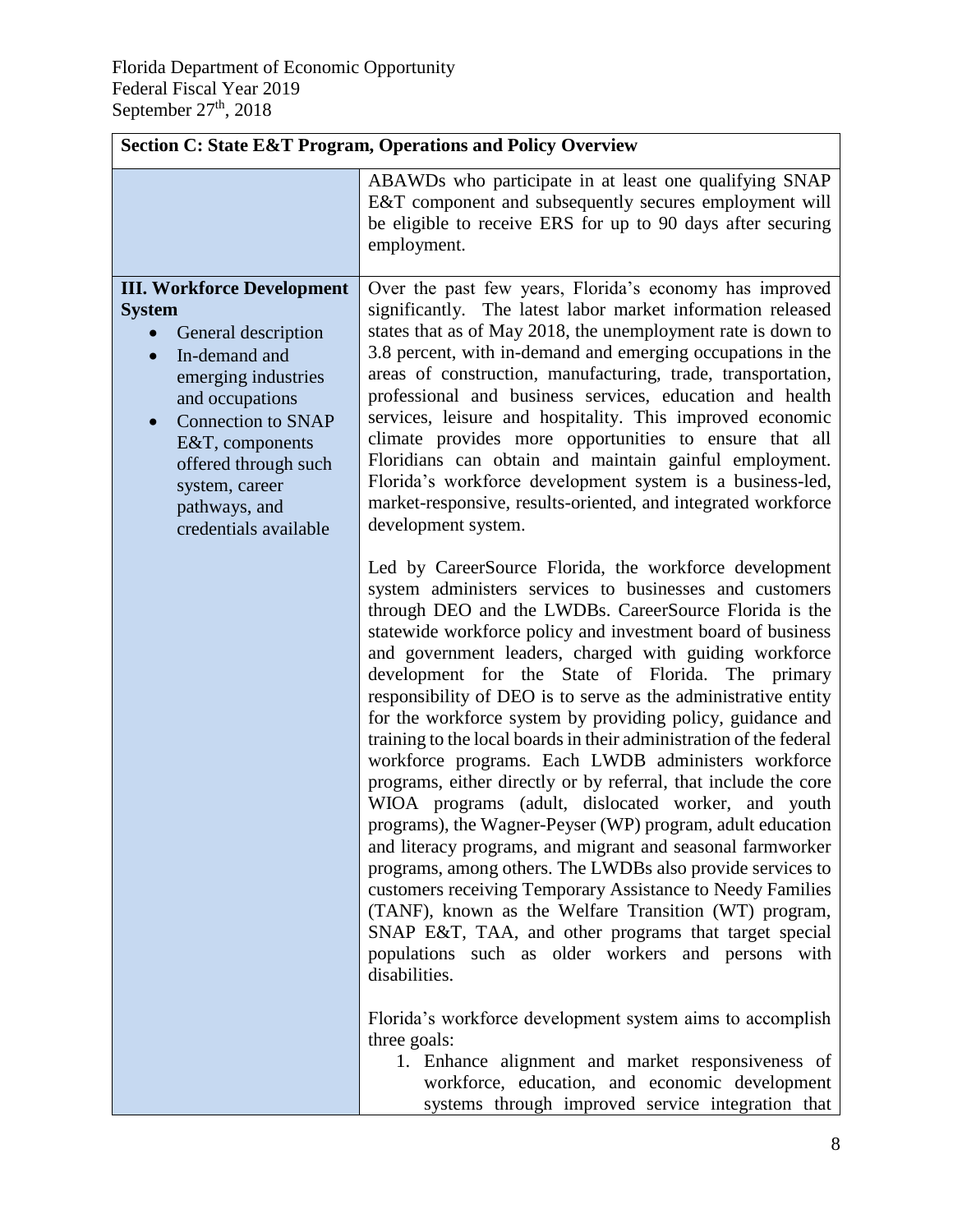| <b>Section C: State E&amp;T Program, Operations and Policy Overview</b>                                                                     |                                                                                                                                                                                                                                                                                                                                                                                                                                                                                                                                                                                                                                                                                                                                                                              |  |
|---------------------------------------------------------------------------------------------------------------------------------------------|------------------------------------------------------------------------------------------------------------------------------------------------------------------------------------------------------------------------------------------------------------------------------------------------------------------------------------------------------------------------------------------------------------------------------------------------------------------------------------------------------------------------------------------------------------------------------------------------------------------------------------------------------------------------------------------------------------------------------------------------------------------------------|--|
|                                                                                                                                             | welfare<br>reduces<br>dependence<br>and<br>increases<br>opportunities for self-sufficiency, high-skill and high-<br>wage careers and lifelong learning.<br>2. Promote accountable, transparent, and data-driven<br>workforce investment through performance measures,<br>monitoring and evaluation that informs strategies,<br>drives<br>operational<br>excellence,<br>leads<br>the<br>to<br>identification and replication of best practices and<br>empowers an effective and efficient workforce<br>delivery system.<br>3. Improve career exploration, educational attainment<br>and skills training for in-demand industries and<br>occupations that lead to enhanced employment, career<br>development, credentialing,<br>and post-secondary<br>education opportunities. |  |
| <b>IV. Other Employment</b><br><b>Programs</b><br>TANF, General<br>Assistance, etc.<br>Coordination efforts, if<br>applicable               | ABAWDs referred for participation in the mandatory SNAP<br>E&T have a variety of opportunities available through SNAP<br>E&T, as well as other federally funded programs, including<br>WIOA and Wagner-Peyser programs. SNAP E&T is typically<br>co-located within the career centers where participants can be<br>screened and referred to other workforce program services.<br>In addition, the WT program is Florida's work program                                                                                                                                                                                                                                                                                                                                       |  |
|                                                                                                                                             | designed to engage work eligible TANF funded cash<br>assistance recipients (under Title IV-A of the Social Security<br>Act) in a plan that moves the family from welfare to work. The<br>SNAP E&T and WT programs are operated under the same<br>administrative structure and share resources, including access<br>to employer services, job seeker services, and the One Stop<br>Service Tracking (OSST) system.                                                                                                                                                                                                                                                                                                                                                            |  |
|                                                                                                                                             | Both the SNAP E&T and TANF participants are served by<br>DEO through the LWDBs. There are case managers that work<br>with both the SNAP E&T and TANF programs, therefore,<br>costs are allocated accordingly and both programs share<br>resources as described above.                                                                                                                                                                                                                                                                                                                                                                                                                                                                                                        |  |
| <b>V. Consultation with Tribal</b><br><b>Organizations</b><br>Description of<br>consultation efforts<br>Services available<br>through $E&T$ | In accordance with the regulatory requirements under 7 CFR<br>272.2 and 7 CFR 273.7, pertaining to American Indians, the<br>Seminole Tribe of Florida and the Miccosukee Tribe of Indians<br>of Florida, are the only two federally recognized tribes in the<br>state of Florida. DEO reaches out to the tribal organizations<br>via email and US mail. We offer a thorough description of the                                                                                                                                                                                                                                                                                                                                                                               |  |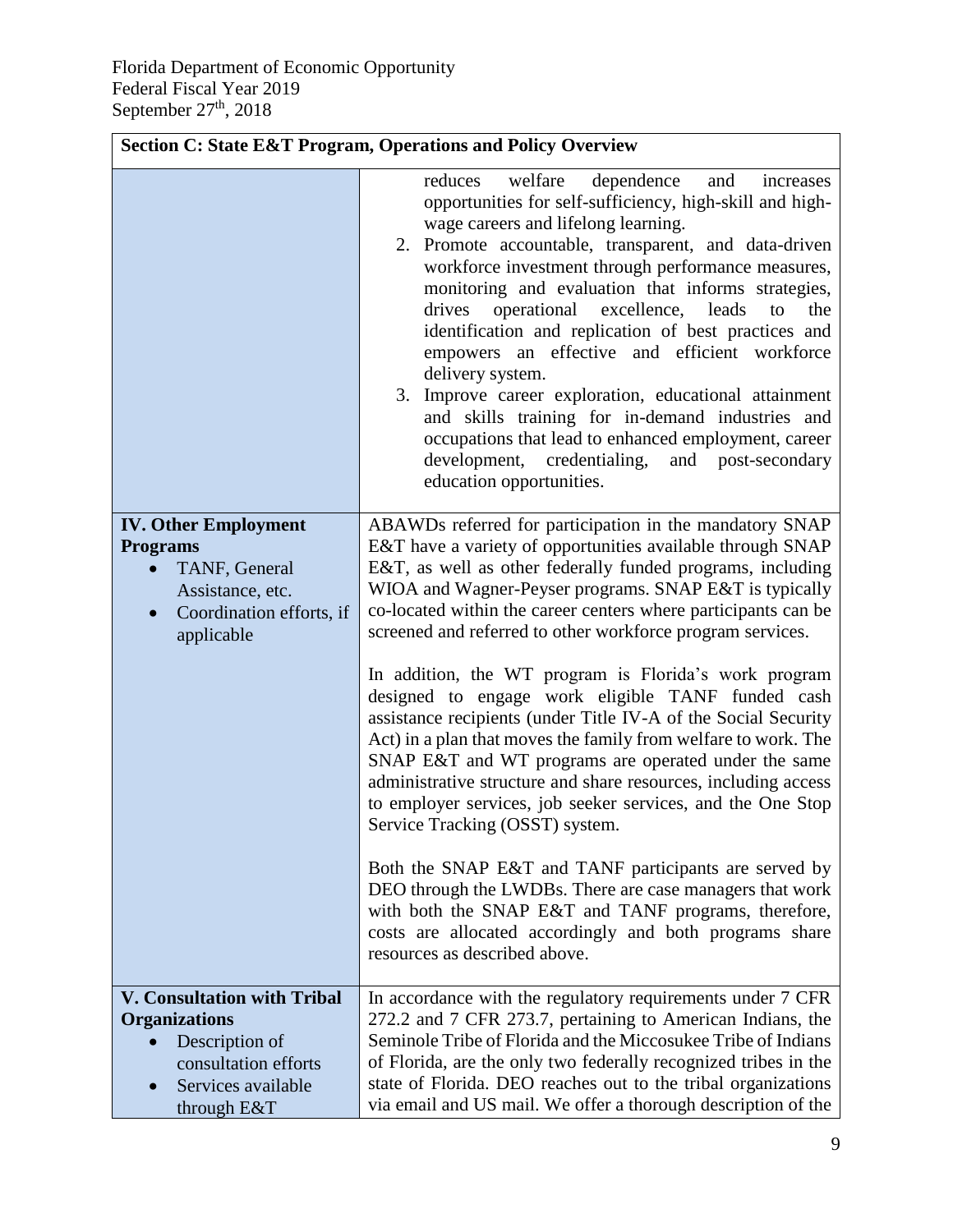| <b>Section C: State E&amp;T Program, Operations and Policy Overview</b>                                             |                                                                                                                                                                                                                                                                                                                                                                                                                                                                                                                                                                                                                                                                                                                                                                                                                                                                                                                                                                                                                                                                                                                                                                                                                                                                                                                                                                                                                                                                                                                                                                                                                                                                                                                                      |  |
|---------------------------------------------------------------------------------------------------------------------|--------------------------------------------------------------------------------------------------------------------------------------------------------------------------------------------------------------------------------------------------------------------------------------------------------------------------------------------------------------------------------------------------------------------------------------------------------------------------------------------------------------------------------------------------------------------------------------------------------------------------------------------------------------------------------------------------------------------------------------------------------------------------------------------------------------------------------------------------------------------------------------------------------------------------------------------------------------------------------------------------------------------------------------------------------------------------------------------------------------------------------------------------------------------------------------------------------------------------------------------------------------------------------------------------------------------------------------------------------------------------------------------------------------------------------------------------------------------------------------------------------------------------------------------------------------------------------------------------------------------------------------------------------------------------------------------------------------------------------------|--|
| <b>VI. State Options</b><br>Select options the                                                                      | SNAP E&T program, explain the benefits of the SNAP E&T<br>program and outline the available services through the SNAP<br>E&T program. Over the years, there has not been any response<br>from either of the two tribal organizations. In the upcoming<br>year, we will explore a different method of outreach to the<br>tribal organizations.<br>Florida is not specifically targeting SNAP E&T services<br>toward any specific population other than ABAWDs. DCF                                                                                                                                                                                                                                                                                                                                                                                                                                                                                                                                                                                                                                                                                                                                                                                                                                                                                                                                                                                                                                                                                                                                                                                                                                                                    |  |
| State is applying                                                                                                   | refers SNAP applicants, including zero benefit households, to<br>the SNAP E&T program, if they meet the criteria for<br>mandatory participation.                                                                                                                                                                                                                                                                                                                                                                                                                                                                                                                                                                                                                                                                                                                                                                                                                                                                                                                                                                                                                                                                                                                                                                                                                                                                                                                                                                                                                                                                                                                                                                                     |  |
| <b>VII. Screening Process</b><br>Process for identifying<br>whether work<br>registrant should be<br>referred to E&T | When determining who is subject to General SNAP work<br>requirements, DCF applies a screening process. Using the total<br>population of food assistance recipients or applicants ages 16<br>$-$ 59, SNAP E&T exemptions or exceptions are applied to<br>eligible individuals. This process involves<br>screening<br>applicants for work registration status and ABAWD work<br>requirements before sending over to DEO. Any recipient or<br>applicant who meets an exemption or exception is filtered out<br>of the process, not subject to work requirements, and not<br>referred for SNAP E&T participation. The remaining<br>individuals, who did not meet an exemption or exception, are<br>ABAWDs who are subject to the work requirement and are<br>referred to DEO to participate in the SNAP E&T program.<br>ABAWDs are informed during the orientation and in writing<br>on the Opportunities and Obligations Form, that they may be<br>exempted from SNAP E&T participation if their monthly<br>program-related transportation expenses to participate in the<br>SNAP E&T program exceed the allowable reimbursement<br>amount. If an ABAWD informs the SNAP E&T case manager<br>that their monthly program-related transportation expenses<br>exceed the allowable reimbursement amount, the ABAWD<br>will be assigned to another suitable component in which the<br>ABAWD's expense would not exceed the allowable maximum<br>reimbursement amount.<br>If a suitable component is not available, DEO will refer the<br>participant to DCF for evaluation pursuant to 7 CFR 273.7(d)<br>$(4)$ (v). DCF will exempt these individuals from SNAP E&T<br>participation and will continue to apply 7 CFR 273.24 for<br>ABAWDs. |  |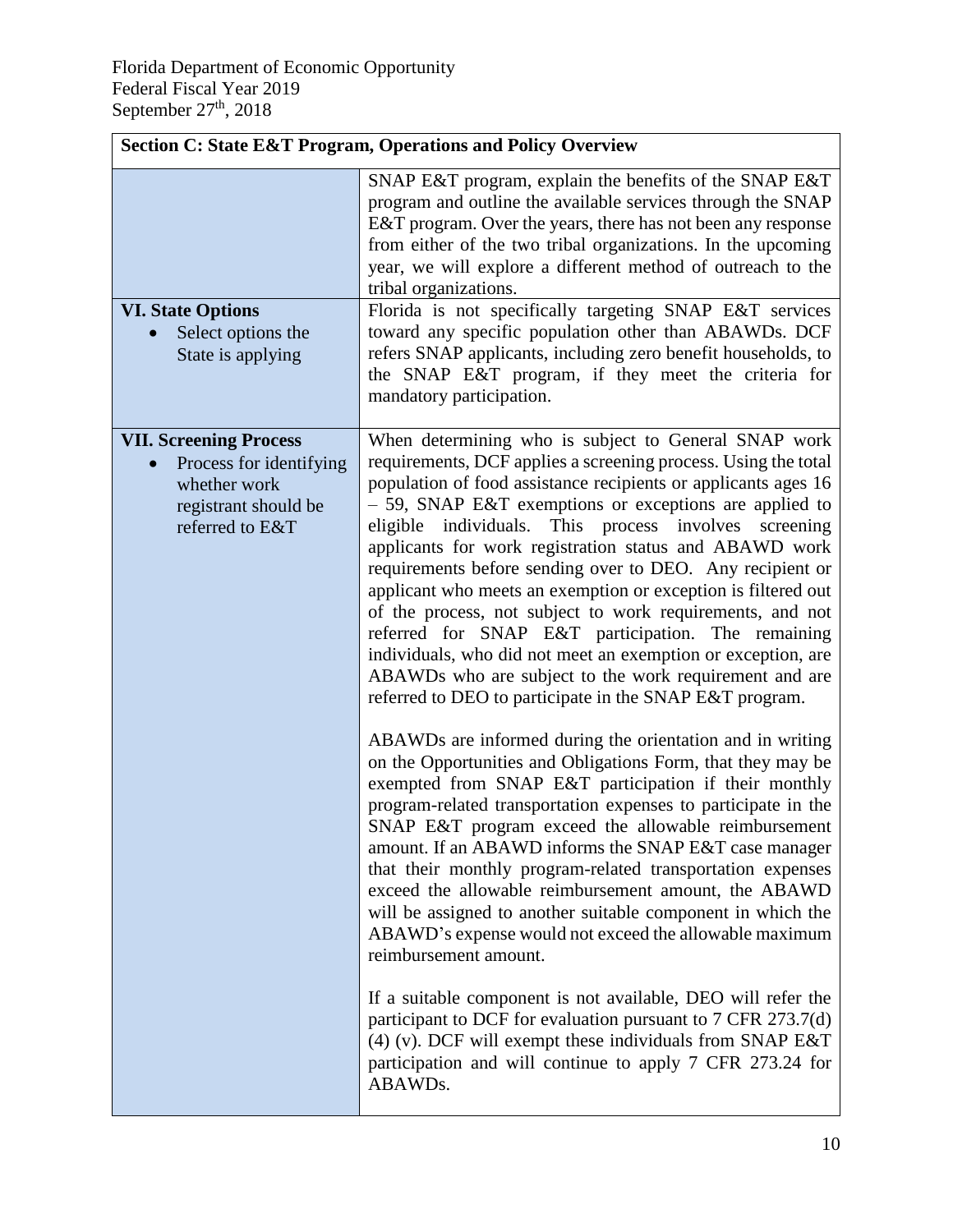| <b>Section C: State E&amp;T Program, Operations and Policy Overview</b>                                                                                                                 |                                                                                                                                                                                                                                                                                                                                                                                                                                                                                                                                                                             |  |
|-----------------------------------------------------------------------------------------------------------------------------------------------------------------------------------------|-----------------------------------------------------------------------------------------------------------------------------------------------------------------------------------------------------------------------------------------------------------------------------------------------------------------------------------------------------------------------------------------------------------------------------------------------------------------------------------------------------------------------------------------------------------------------------|--|
| <b>VIII. Conciliation Process (if</b><br><i>applicable</i> )<br>Procedures for<br>conciliation                                                                                          | Florida does not have a conciliation process.                                                                                                                                                                                                                                                                                                                                                                                                                                                                                                                               |  |
| Length<br>$\bullet$<br><b>IX. Disqualification Policy</b><br>Length of<br>$\bullet$<br>disqualification period<br>Sanction applies to<br>$\bullet$<br>individual or entire<br>household | ABAWDs will face disqualification from the SNAP E&T<br>program, as well as food assistance, when he or she fails to<br>comply with the SNAP E&T program's work requirements.<br>DEO will refer noncompliant ABAWDs to DCF for good<br>cause consideration pursuant to 7 CFR 273.24(b)(2) and 7<br>CFR 273.7(f)(1)(i). Upon receipt of the non-compliance, DCF<br>generates and mails a good cause notice to the ABAWD.<br>"Good cause" is defined as a temporary circumstance beyond<br>the ABAWDs control that prevented participation in assigned<br>SNAP E&T activities. |  |
|                                                                                                                                                                                         | The good cause notice includes:<br>1) The activity the participant failed to complete, good<br>cause reasons, and the deadline good cause must be<br>reported.<br>The DCF's Customer Call Center information to<br>2)<br>submit and request good cause consideration.<br>The ABAWD has ten days to respond to the good cause<br>3)<br>notice.                                                                                                                                                                                                                               |  |
|                                                                                                                                                                                         | ABAWDs have an opportunity to comply with the failed work<br>requirement before the sanction is effective.<br>If good cause is not granted and a sanction is requested, DCF<br>generates and mails the ABAWD a Notice of Adverse Action<br>(NOAA). The NOAA includes:                                                                                                                                                                                                                                                                                                       |  |
|                                                                                                                                                                                         | 1) The activity the participant failed to complete, the<br>sanction level, and the date the sanction will be<br>imposed.<br>The contact information for the local workforce<br>2)<br>development area for the ABAWD to report for<br>compliance assistance.<br>The DCF's Customer Call Center information to<br>3)<br>submit and request good cause consideration.<br>The minimum number of months the food assistance<br>4)<br>benefits will be interrupted if the ABAWD does not<br>comply before the penalty begins.                                                     |  |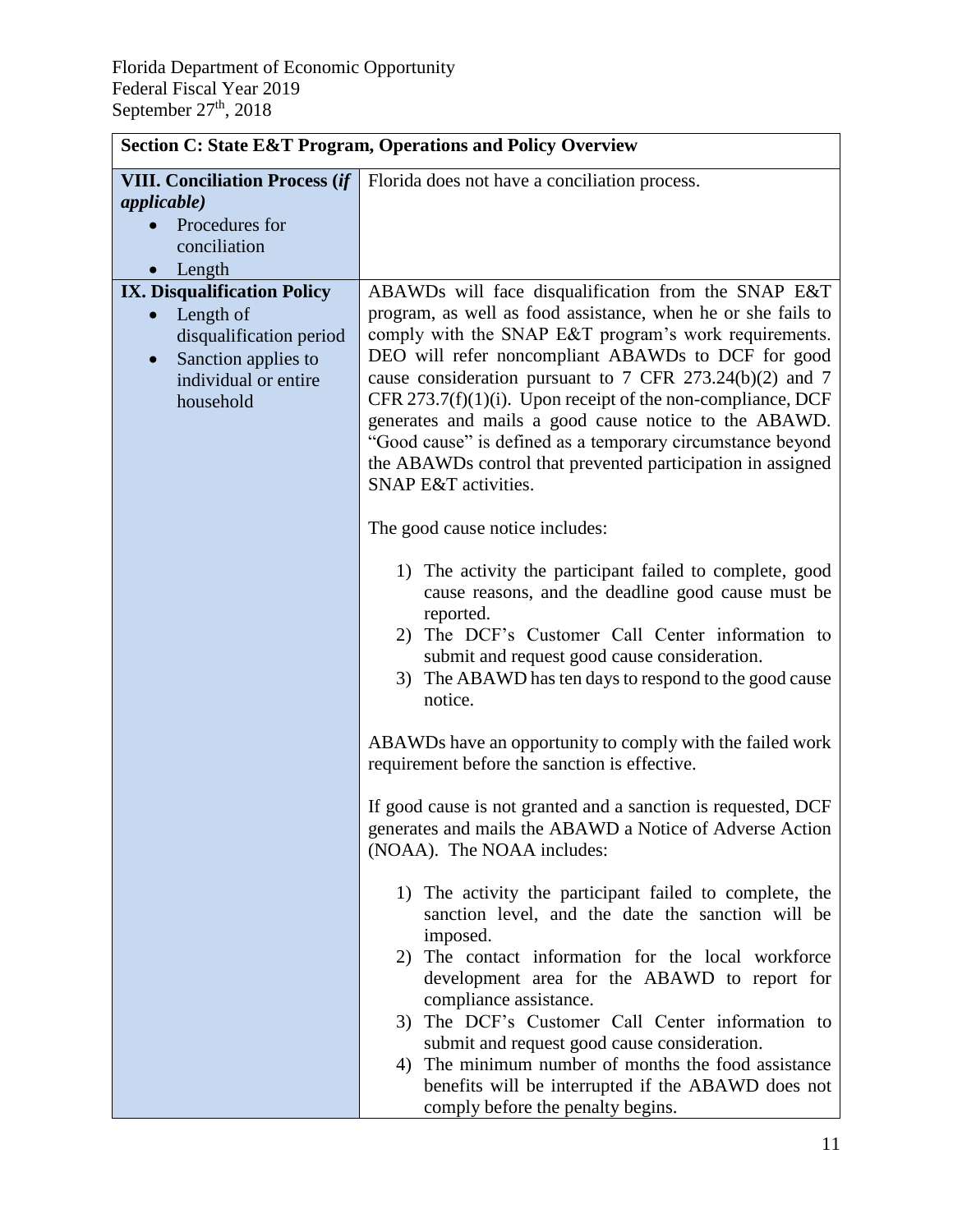| <b>Section C: State E&amp;T Program, Operations and Policy Overview</b> |                                                                                                                                                                                                                                                                                                                                                                                                                                                                                                                                                                                                                                                                                                                                                                                                                                                                                                                                                                             |  |
|-------------------------------------------------------------------------|-----------------------------------------------------------------------------------------------------------------------------------------------------------------------------------------------------------------------------------------------------------------------------------------------------------------------------------------------------------------------------------------------------------------------------------------------------------------------------------------------------------------------------------------------------------------------------------------------------------------------------------------------------------------------------------------------------------------------------------------------------------------------------------------------------------------------------------------------------------------------------------------------------------------------------------------------------------------------------|--|
|                                                                         | The penalty for failure to comply with the program<br>requirements is the loss of food assistance benefits. When non-<br>compliance is reported and DCF imposes a sanction, the<br>penalty period becomes effective on the first day of the month.<br>Sanction levels and associated penalty periods for failure to<br>comply are as follows:                                                                                                                                                                                                                                                                                                                                                                                                                                                                                                                                                                                                                               |  |
|                                                                         | Sanction level 1: ABAWDs who receive a level one<br>sanction will be required to serve a minimum 1-month<br>penalty or until they have complied with the program's<br>requirements, whichever is later.<br>Sanction level 2: ABAWDs who receive a level two<br>$\bullet$<br>sanction will be required to serve a minimum 3-month<br>penalty or until they have complied with the program's<br>requirements, whichever is later.<br>Sanction level 3: ABAWDs who receive a level three<br>$\bullet$<br>sanction will be required to serve a minimum 6-month<br>penalty or until they have complied with the program's<br>requirements, whichever is later.<br>Subsequent sanctions received after a level three<br>$\bullet$<br>sanction will continue to be administered as a level<br>three sanction with the ABAWD serving a minimum<br>6-month penalty period or until compliance, whichever<br>is later, each time there is a failure to participate in an<br>activity. |  |
|                                                                         | If the ABAWD is the head of household, the penalty will apply<br>to the entire household. If the ABAWD is not the head of<br>household, the penalty will apply to the ABAWD only. For<br>ABAWDs who are head of households and continue to be<br>noncompliant beyond the sanction period, the remaining<br>household members may reapply for food assistance benefits<br>with DCF.                                                                                                                                                                                                                                                                                                                                                                                                                                                                                                                                                                                          |  |
|                                                                         | During the penalty period, an ABAWD is not allowed to<br>engage in SNAP E&T activities. Once the penalty period has<br>been served, the ABAWD must complete a compliance<br>activity, as specified by the LWDB, and then reapply for food<br>assistance benefits with DCF. Upon DCF's determination of<br>the new application and ABAWD status, DCF will refer the<br>SNAP recipient to the SNAP E&T program for reengagement.                                                                                                                                                                                                                                                                                                                                                                                                                                                                                                                                              |  |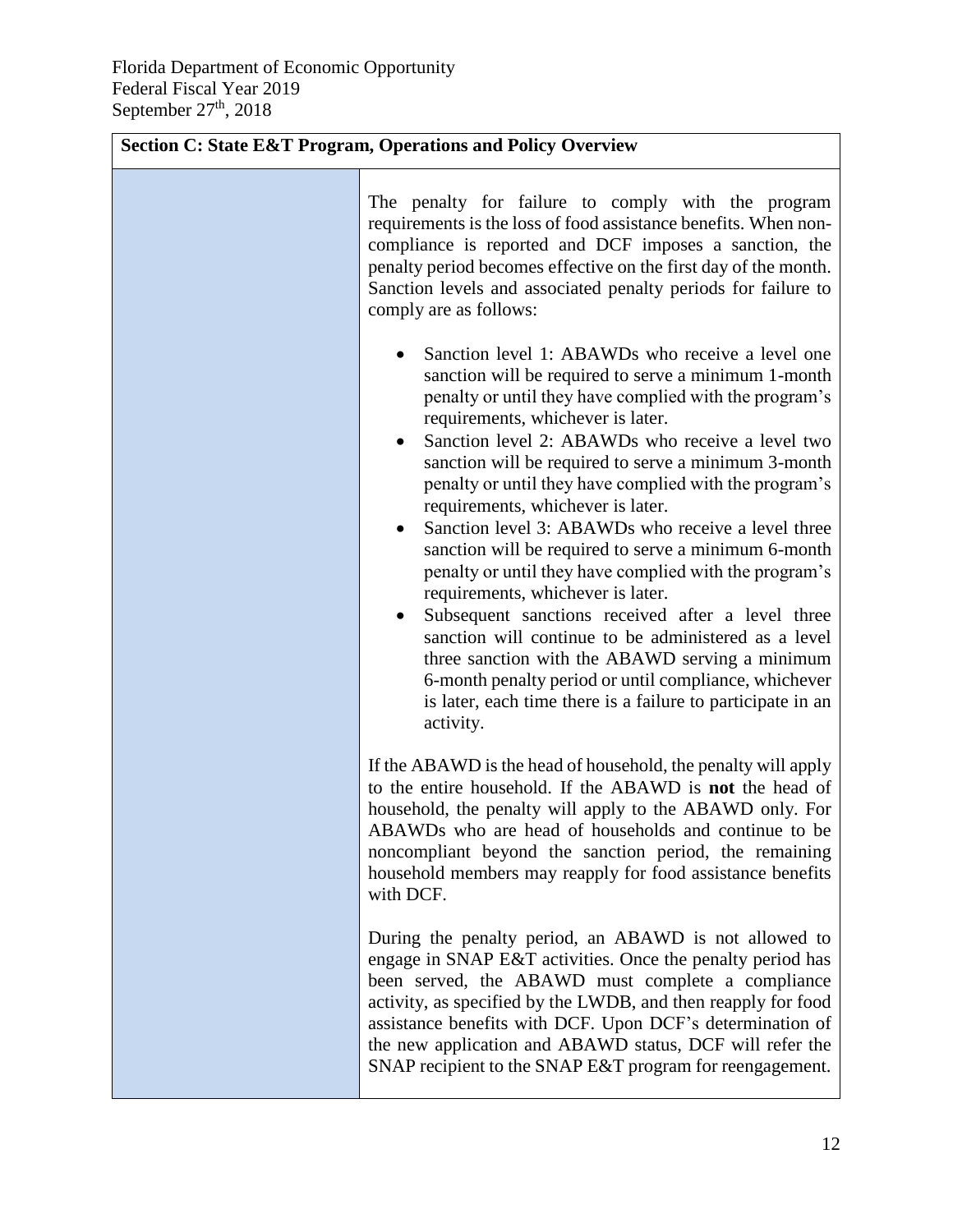| <b>Section C: State E&amp;T Program, Operations and Policy Overview</b>                                                                                                                                                                   |                                                                                                                                                                                                                                                                                                                                                                                                                                                                                                                                                                                                                                                                                                                  |  |  |  |
|-------------------------------------------------------------------------------------------------------------------------------------------------------------------------------------------------------------------------------------------|------------------------------------------------------------------------------------------------------------------------------------------------------------------------------------------------------------------------------------------------------------------------------------------------------------------------------------------------------------------------------------------------------------------------------------------------------------------------------------------------------------------------------------------------------------------------------------------------------------------------------------------------------------------------------------------------------------------|--|--|--|
|                                                                                                                                                                                                                                           | <b>Non-ABAWDs:</b><br>DCF will determine if any household member subject to the<br>general SNAP work requirements has voluntarily quit a job or<br>reduced their work hours within 30 days prior to date of<br>application. If the voluntary quit or reduction in work hours<br>was without good cause, the individual will be determined<br>ineligible and will be sanctioned with the appropriate level and<br>penalty period applied.                                                                                                                                                                                                                                                                         |  |  |  |
| <b>X.</b> Participant<br><b>Reimbursements</b><br>List all participant<br>$\bullet$<br>reimbursements (or<br>link to State<br>policy/handbook)<br>Reimbursement cap<br>$\bullet$<br>Payment method (in<br>advance or as<br>reimbursement) | General revenue funds are used for the state's 50 percent<br>matching funds. Florida's SNAP E&T program provides<br>participants with reimbursements for transportation costs and<br>employment retention services. These reimbursements are<br>provided using 50/50 funds and covers up to the actual cost of<br>the participant's expenses or the state agency's maximum<br>reimbursement rate, whichever is lowest.<br>Additionally, each LWDB has local flexibility to utilize other<br>workforce program funding to provide participant support,                                                                                                                                                            |  |  |  |
|                                                                                                                                                                                                                                           | other than transportation, to include personal safety items and<br>other reasonable<br>and necessary needs for<br>program<br>participation.<br><b>Food Stamp Reimbursements - Transportation</b><br>ABAWDs participating in the SNAP E&T program activities<br>will be eligible to receive a Food Stamp Reimbursement (FSR)<br>up to the state's maximum allotment of \$25 per month for<br>transportation expenses. Participants may only request a FSR<br>for transportation expenses incurred as result of participation<br>in the components of the SNAP E&T program to include<br>completion of the orientation and assessment. Transportation<br>reimbursements may not exceed \$25 in one "earned" month. |  |  |  |
|                                                                                                                                                                                                                                           | An earned month is defined as the calendar month in which the<br>activity hours were completed and documented.<br>Participants must provide documentation that verifies their<br>participation in the program's components, as well as proof of<br>their incurred transportation costs while participating in an<br>activity. Acceptable forms of documentation include:<br>Gas receipts - Case managers must review gas receipts<br>closely to ensure that:<br>They are requesting the correct reimbursement<br>$\circ$<br>amount.                                                                                                                                                                              |  |  |  |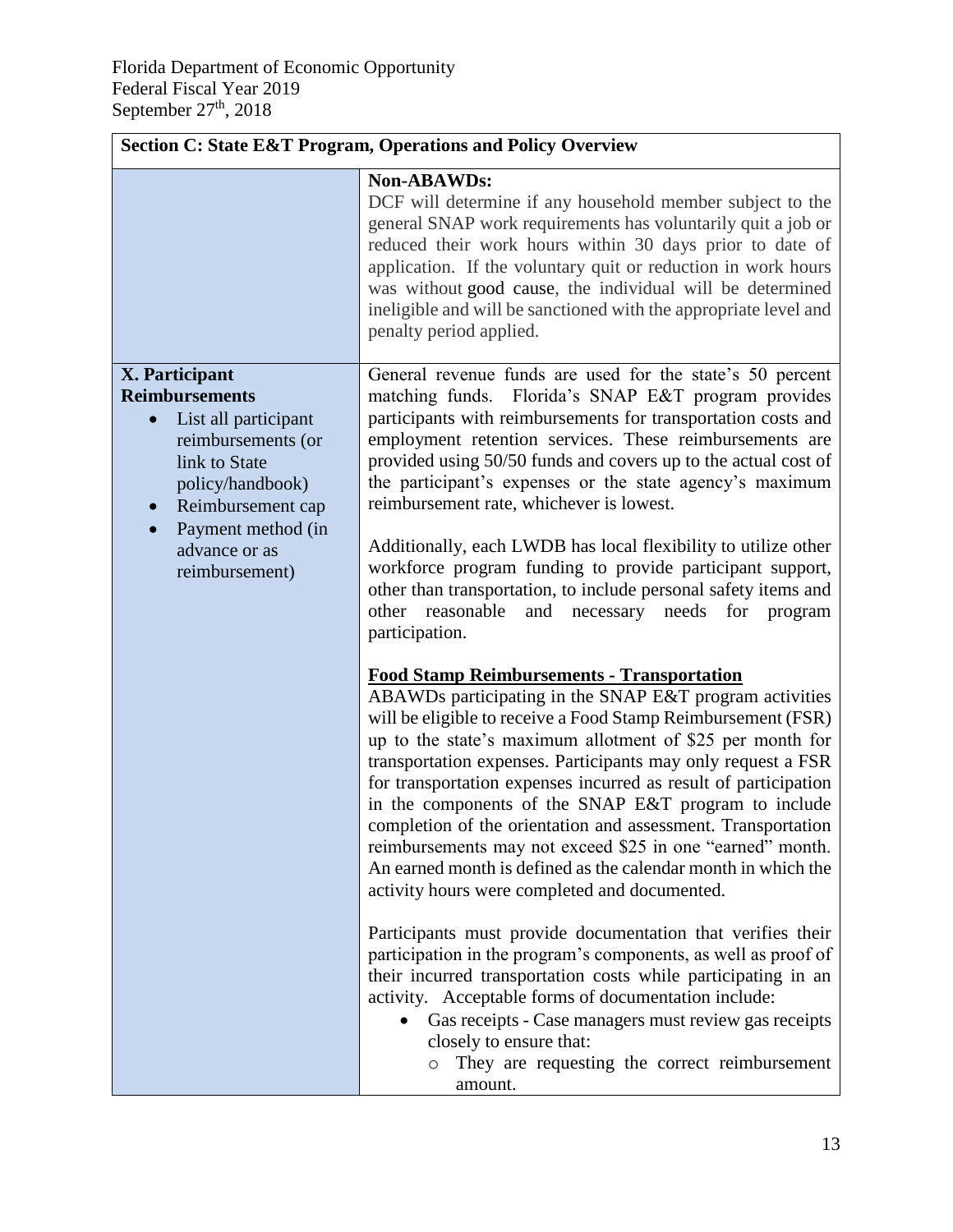| <b>Section C: State E&amp;T Program, Operations and Policy Overview</b> |                                                                                                                                                                                                                                                                                                                                                                                                                                                                                                                                                                                                                                                                                                                                                       |  |  |
|-------------------------------------------------------------------------|-------------------------------------------------------------------------------------------------------------------------------------------------------------------------------------------------------------------------------------------------------------------------------------------------------------------------------------------------------------------------------------------------------------------------------------------------------------------------------------------------------------------------------------------------------------------------------------------------------------------------------------------------------------------------------------------------------------------------------------------------------|--|--|
|                                                                         | They are requesting the reimbursement for gas<br>O<br>only.<br>The date on the receipt coincides with the date(s)<br>$\circ$<br>the individual participated in the component.<br>Bus pass receipts – Participants must provide proof<br>that they purchased the bus pass, such as a receipt. The<br>bus pass itself is not sufficient as proof of purchase.<br>Self-attestation form - Self-attestation forms are<br>$\bullet$<br>allowable and must include:<br>The dollar amount spent on transportation to<br>$\circ$<br>participate in the program's components<br>The month the reimbursement was earned<br>$\circ$<br>The qualifying component<br>O<br>The participant's signature, case<br>manager's<br>$\circ$<br>signature, and the date     |  |  |
|                                                                         | Participants may request FSRs for prior months in which they<br>did not report transportation expenses, if supporting<br>documentation is provided. However, staff should not request<br>FSRs for months outside of the current FFY.                                                                                                                                                                                                                                                                                                                                                                                                                                                                                                                  |  |  |
|                                                                         | Reimbursement requests are entered directly into the OSST<br>the FSR Request Screen.<br>Food<br><b>Stamp</b><br>system<br>on<br>Reimbursements are disbursed directly to the participant's<br>Electronic Benefits Transfer (EBT) card seven days from the<br>FSR request date.                                                                                                                                                                                                                                                                                                                                                                                                                                                                        |  |  |
|                                                                         | ABAWDs are informed during the orientation and on the<br>Opportunities and Obligations Form, that they may be<br>exempted from SNAP E&T participation if their monthly<br>program-related transportation expenses to participate in the<br>SNAP E&T program exceed the allowable reimbursement<br>amount. If an ABAWD informs the SNAP E&T case manager<br>that their monthly program-related transportation expenses<br>exceed the allowable reimbursement amount, the ABAWD<br>will be assigned to another suitable component in which the<br>ABAWDs expense would not exceed the allowable maximum<br>reimbursement amount.<br>If a suitable component is not available, DEO will refer the<br>participant to DCF for evaluation pursuant to 7 CFR |  |  |
|                                                                         | $273.7(d)(4)(v)$ .                                                                                                                                                                                                                                                                                                                                                                                                                                                                                                                                                                                                                                                                                                                                    |  |  |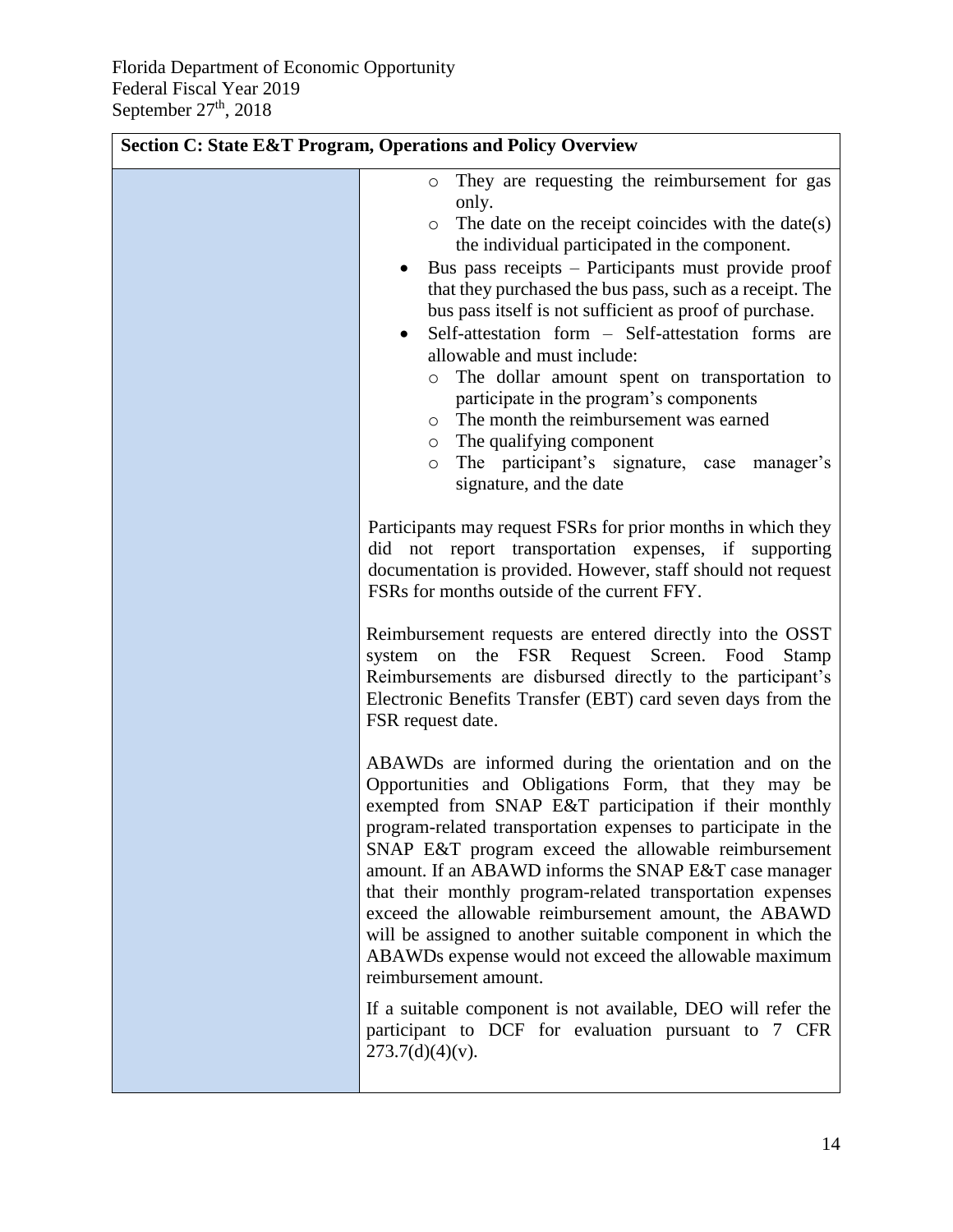| <b>Section C: State E&amp;T Program, Operations and Policy Overview</b>          |                                                                                                                                                                                                                                                                                                                                                                                                                                                                                                                                                                                                                                                                                                                                  |  |  |  |  |  |
|----------------------------------------------------------------------------------|----------------------------------------------------------------------------------------------------------------------------------------------------------------------------------------------------------------------------------------------------------------------------------------------------------------------------------------------------------------------------------------------------------------------------------------------------------------------------------------------------------------------------------------------------------------------------------------------------------------------------------------------------------------------------------------------------------------------------------|--|--|--|--|--|
|                                                                                  | <b>Employment Retention Services - Reimbursements</b>                                                                                                                                                                                                                                                                                                                                                                                                                                                                                                                                                                                                                                                                            |  |  |  |  |  |
|                                                                                  | Retention<br>Services<br>Employment<br>participant<br>are<br>reimbursements issued by the LWDB. Participants can receive<br>job retention services for up to 90 days per FFY, regardless of<br>the number of times they are referred to the SNAP E&T for<br>participation during the course of a FFY. Reimbursements may<br>be made for transportation costs, uniforms or work-related<br>attire, testing fees, and work-related equipment or supplies. To<br>receive employment retention services, the SNAP E&T<br>participant must:<br>Be currently participating or have previously<br>participated in a qualifying component, other than<br>completion of the orientation and assessment, prior to<br>obtaining employment. |  |  |  |  |  |
|                                                                                  |                                                                                                                                                                                                                                                                                                                                                                                                                                                                                                                                                                                                                                                                                                                                  |  |  |  |  |  |
|                                                                                  | Have obtained employment within 30 days from the<br>٠<br>end date of the last qualifying component.                                                                                                                                                                                                                                                                                                                                                                                                                                                                                                                                                                                                                              |  |  |  |  |  |
|                                                                                  | Present work verification showing confirmation of the<br>secured employment.                                                                                                                                                                                                                                                                                                                                                                                                                                                                                                                                                                                                                                                     |  |  |  |  |  |
|                                                                                  | Employment retention services may be disbursed once the<br>SNAP E&T participant has secured employment and incurred<br>a cost.                                                                                                                                                                                                                                                                                                                                                                                                                                                                                                                                                                                                   |  |  |  |  |  |
| <b>XI. Work Registrant Data</b><br>Methodology used to<br>count work registrants | Each FFY, DCF builds a table of all SNAP recipients with<br>mandatory work registration codes. This table includes a<br>unique identifier (the PIN) as well as the recipient's work<br>registration code. The PIN allows DCF to conduct a distinct<br>count of recipients, thereby preventing duplication.                                                                                                                                                                                                                                                                                                                                                                                                                       |  |  |  |  |  |
|                                                                                  | Based on work registrant data received from DCF's FLORIDA<br>system, DEO tracks and logs work registrants on a monthly<br>basis from the beginning of the fiscal year. Each month, new<br>registrants are only counted if they were not identified in any<br>previous month during that fiscal year.                                                                                                                                                                                                                                                                                                                                                                                                                             |  |  |  |  |  |
|                                                                                  | Work registrants are defined as SNAP Eligible participants on<br>assistance in the report month with mandatory and deferred<br>work registration codes who are between the ages of 16 and 59<br>-- must be 16 as of the first of the report month - must be 59 at<br>all days in the report month (if turn 60 at any time in report<br>month, case exempt) who did NOT receive TCA in that report<br>month - check for Eligible status and TCA cash in report                                                                                                                                                                                                                                                                    |  |  |  |  |  |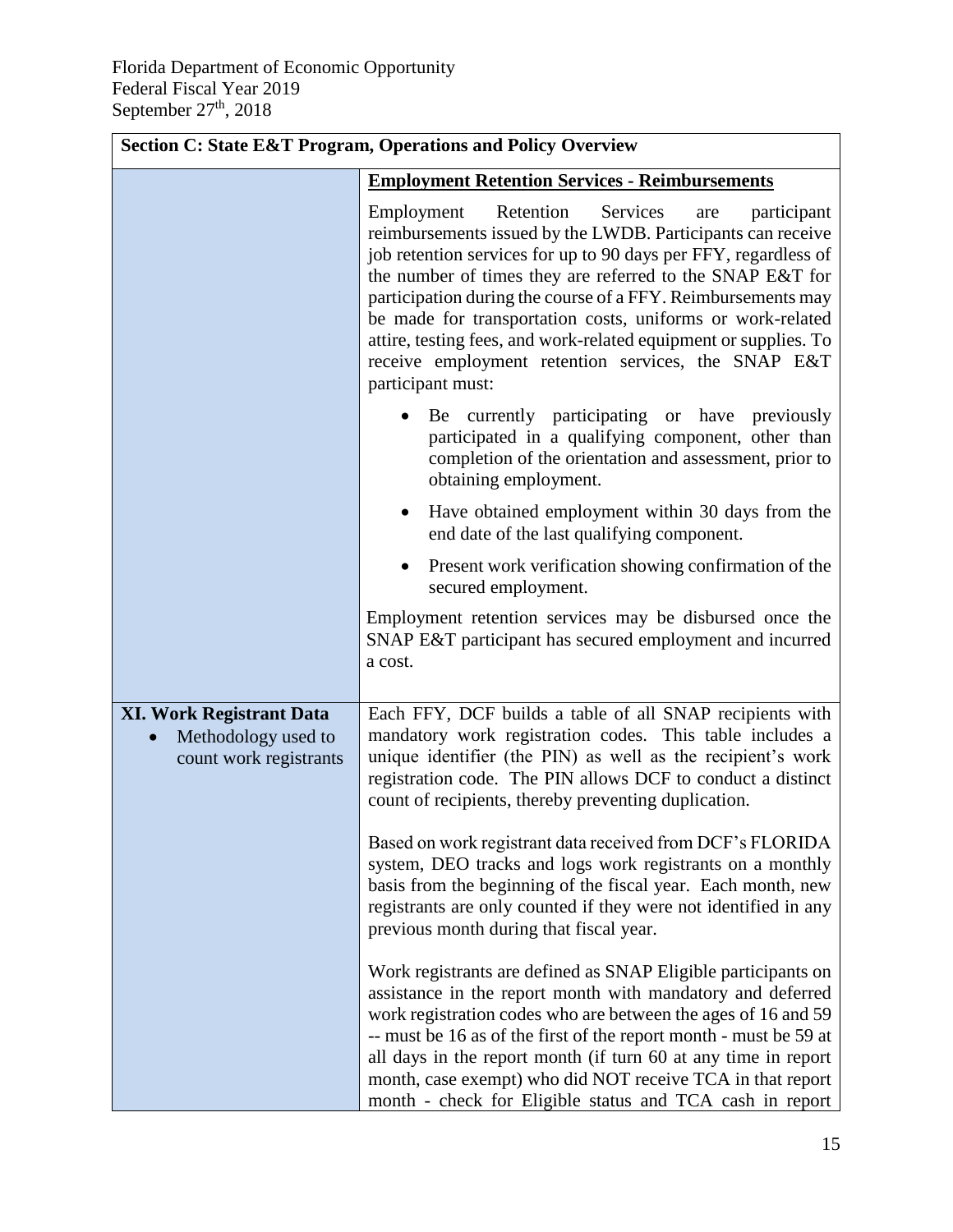|                               | <b>Section C: State E&amp;T Program, Operations and Policy Overview</b>                                                                                                                                                                                                                                                                                                                                                                                                                                                                                                                                                                                                                                                                                                                         |
|-------------------------------|-------------------------------------------------------------------------------------------------------------------------------------------------------------------------------------------------------------------------------------------------------------------------------------------------------------------------------------------------------------------------------------------------------------------------------------------------------------------------------------------------------------------------------------------------------------------------------------------------------------------------------------------------------------------------------------------------------------------------------------------------------------------------------------------------|
|                               | month. On October $1st$ , use the count of participants from the<br>last day of September prior to the fiscal year beginning.<br>The number of new work registrants are determined based on<br>work registrants in the fiscal year and each month, a registrant<br>is considered as "NEW" if they were not found to be on<br>assistance as a work registrant in any prior month in the FFY.                                                                                                                                                                                                                                                                                                                                                                                                     |
| <b>XII. Outcome Reporting</b> | <b>National Measures</b>                                                                                                                                                                                                                                                                                                                                                                                                                                                                                                                                                                                                                                                                                                                                                                        |
| <b>Data Source and</b>        |                                                                                                                                                                                                                                                                                                                                                                                                                                                                                                                                                                                                                                                                                                                                                                                                 |
| <b>Methodology</b>            | Federal E&T National Reporting Measure data will be                                                                                                                                                                                                                                                                                                                                                                                                                                                                                                                                                                                                                                                                                                                                             |
| Data sources<br>$\bullet$     | collected from the OSST data entry system and DEO's<br>Unemployment Insurance (UI) wage data. E&T program                                                                                                                                                                                                                                                                                                                                                                                                                                                                                                                                                                                                                                                                                       |
| Methodology                   | participants whose cases close due to notification from DCF<br>(E&T participation no longer required / exempt / exception /<br>sanction imposed, etc.) will have the case closure date or the<br>set activity end date, whichever is greater, used as the E&T<br>exit date. This date will be used to determine the quarter of<br>exit from E&T participation. UI wage data will be used to<br>employment<br>and<br>information<br>provide<br>counts<br>wage<br>(employment & median earnings) for the second and fourth<br>quarters after E&T exit.                                                                                                                                                                                                                                            |
|                               | Participant characteristics, including highest educational level,<br>are collected during the assessment, and stored in the OSST<br>system. Participant characteristics are verified during E&T<br>assessment. The OSST system will be used to determine the<br>disaggregation of the number and percentage of participants<br>for each national measure. When determining the participants'<br>age category, the participants' age at $E\&T$ participation will be<br>used rather than age at E&T exit. The number and percentage<br>of participants that completed a training, educational, work<br>experience or an on-the-job training component will be<br>calculated from the OSST system when the activity outcome<br>equals "completed" and the end date is within the program<br>year. |
|                               | <b>State Measures</b><br>Florida will measure the percentage of participants who<br>successfully complete qualifying activities by component<br>(outcome = completed), as referenced in <b>Section E</b> , entered<br>into the OSST data entry system that have an end date within<br>the program year.                                                                                                                                                                                                                                                                                                                                                                                                                                                                                         |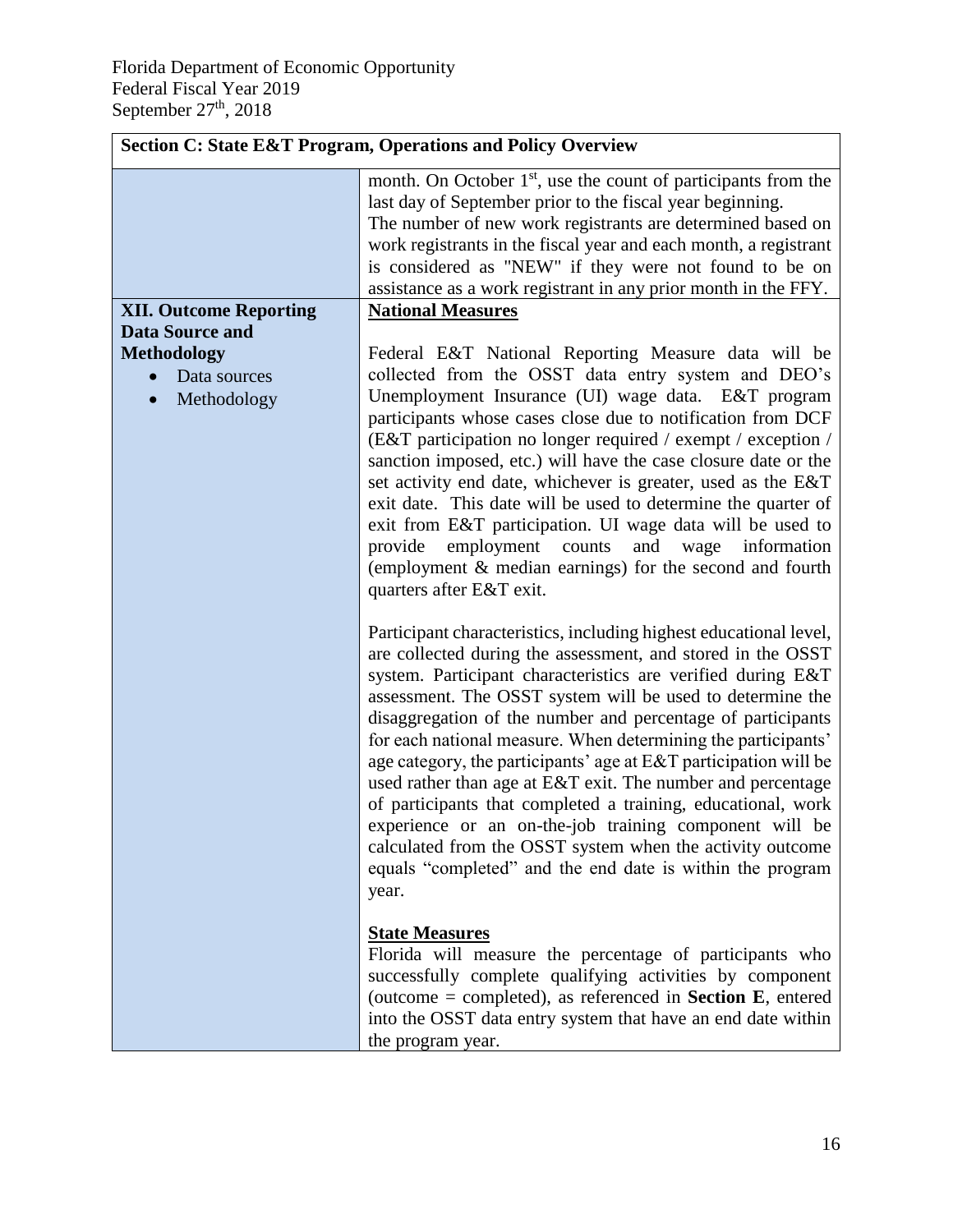<span id="page-17-0"></span>

| <b>Section D: Pledge to Serve All At-Risk ABAWDs (if applicable)</b> State agencies wishing to |                                             |  |  |  |
|------------------------------------------------------------------------------------------------|---------------------------------------------|--|--|--|
| receive pledge funds should identify a desire to pledge and provide the following information: |                                             |  |  |  |
|                                                                                                | Florida is not pledging to offer qualifying |  |  |  |
| I Is the Chats case or plade in the offer                                                      |                                             |  |  |  |

<span id="page-17-1"></span>

| I. Is the State agency pledging to offer<br>qualifying activities to all at-risk<br><b>ABAWDs?</b> | activities to all at-risk ABAWDs. |
|----------------------------------------------------------------------------------------------------|-----------------------------------|
| II. Information about the size & needs of                                                          |                                   |
| <b>ABAWD</b> population                                                                            | N/A                               |
| III. The counties/areas where pledge                                                               |                                   |
| services will be offered                                                                           | N/A                               |
| <b>IV.</b> Estimated cost to fulfill pledge                                                        |                                   |
|                                                                                                    | N/A                               |
| V. Description of State agency capacity to                                                         |                                   |
| serve at-risk ABAWDs                                                                               | N/A                               |
|                                                                                                    |                                   |
| VI. Management controls in place to meet                                                           |                                   |
| pledge requirements                                                                                | N/A                               |
| VII. Description of education, training and                                                        |                                   |
| workfare components State agency will                                                              | N/A                               |
| offer to meet ABAWD work requirements                                                              |                                   |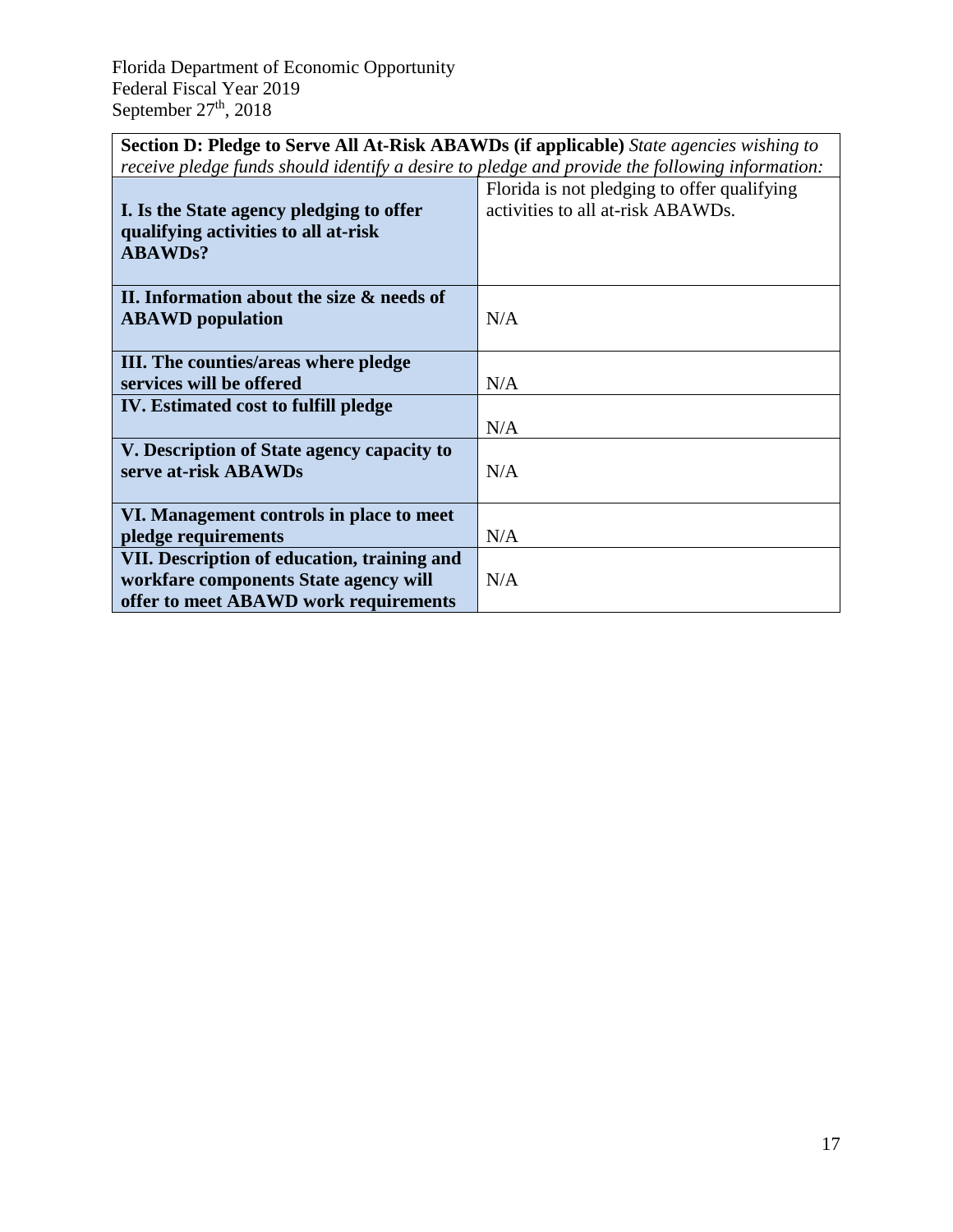#### **Section E : E&T Component Detail**

Components by Category (*Non-Education, Non-Work Components; Education Components; Work Components)*

#### **Non-Education, Non-Work Components**

| <b>Non-Education, Non-Work Components - Job Search*</b> |                                                                                              |                                                                   |                                          |             |                                                                                                                                                                                                                                                                                                                                                                                                                                                                                                                                                                                                                                                                                                                                                                                                                                                                                                                                                                                                 |
|---------------------------------------------------------|----------------------------------------------------------------------------------------------|-------------------------------------------------------------------|------------------------------------------|-------------|-------------------------------------------------------------------------------------------------------------------------------------------------------------------------------------------------------------------------------------------------------------------------------------------------------------------------------------------------------------------------------------------------------------------------------------------------------------------------------------------------------------------------------------------------------------------------------------------------------------------------------------------------------------------------------------------------------------------------------------------------------------------------------------------------------------------------------------------------------------------------------------------------------------------------------------------------------------------------------------------------|
| <b>Description</b>                                      | hours.                                                                                       |                                                                   |                                          |             | Job search provides ABAWDs with meaningful assistance to seek employment<br>and improve his/her ability to get a job. Job search activities may include, online<br>or in-person submission of applications, registration in the state management<br>information system, résumé submission, in-person, web-based or telephone<br>interviews, attendance at job fairs or recruiting events, and other opportunities that<br>assist the ABAWD with actively seeking employment. Per $7$ CFR $273.7(e)(1)$ , job<br>search hours are limited and may be combined with other allowable program<br>components. The allowable program components are job search training,<br>education, vocational training, work experience, WIOA, and TAA. ABAWDs<br>may only be assigned to job search for up to 39 hours per month, which is less<br>than half of the 80-hour per month ABAWD work requirement. When job search<br>and job search training are combined, the total hours assigned cannot exceed 39 |
| Geographic<br>area                                      | <b>Target</b><br>audience (e.g.,<br>homeless, re-<br>entry<br>population,<br><b>ABAWDS</b> ) | Anticipated<br>monthly<br>participants<br>(unduplicated<br>count) | <b>Anticipated</b><br>monthly<br>$cost*$ | Provider(s) | <b>Reporting measure(s) if</b><br>$>100$ participants per<br>year                                                                                                                                                                                                                                                                                                                                                                                                                                                                                                                                                                                                                                                                                                                                                                                                                                                                                                                               |
| Statewide                                               | <b>ABAWD</b>                                                                                 | 1,268                                                             | \$272,955                                | <b>LWDB</b> | Number and<br>percentage of<br>individuals that<br>participated in<br>Job Search and<br>obtained<br>employment<br>during FY 2019.                                                                                                                                                                                                                                                                                                                                                                                                                                                                                                                                                                                                                                                                                                                                                                                                                                                               |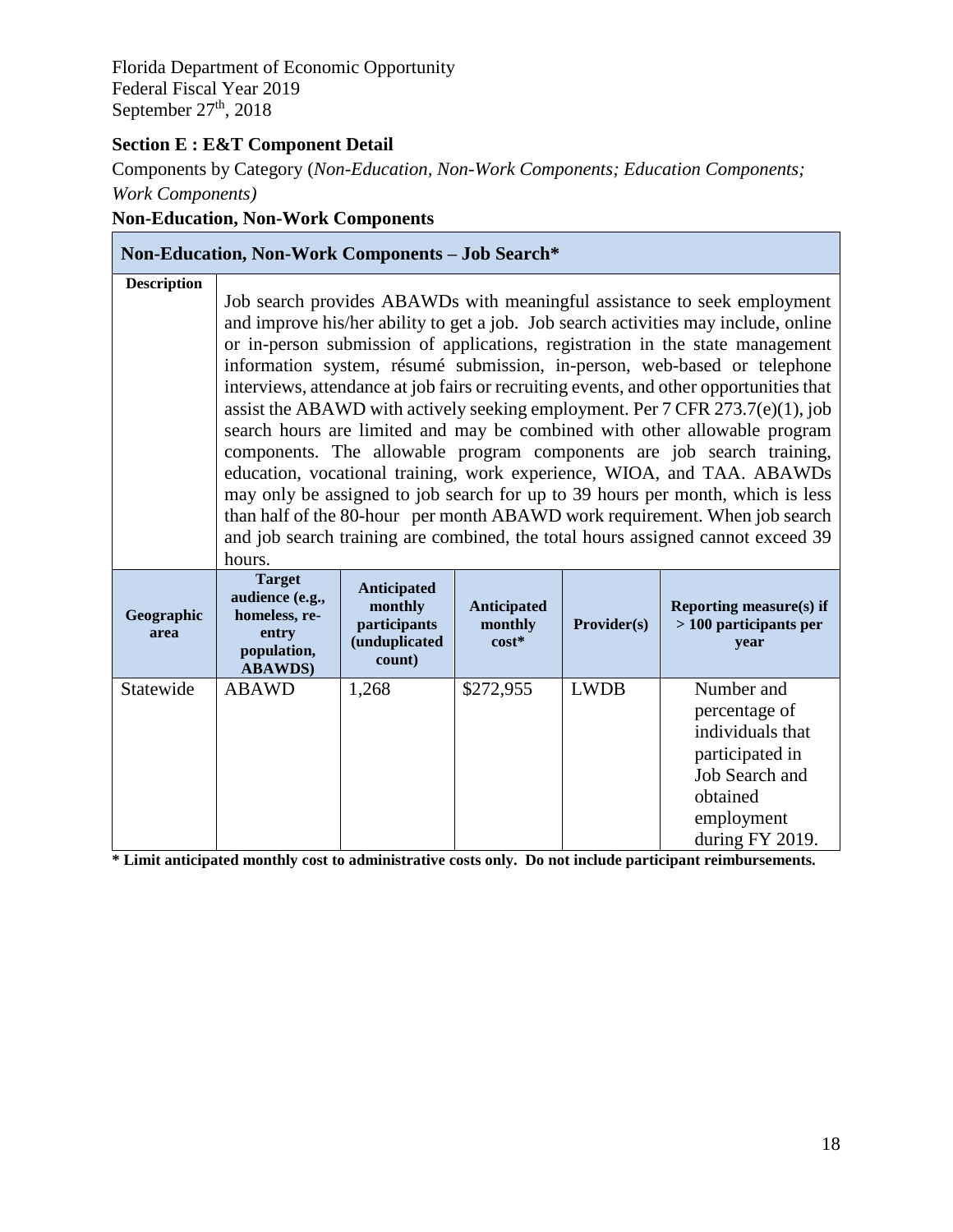#### **Non-Education, Non-Work Components – Job Search Training\***

| <b>Description</b> | total hours assigned cannot exceed 39 hours.                                             |                                                                                 |                                          |             | Job search training activities assist with the development of essential employability<br>skills for the ABAWD to secure and retain employment. Job search training activities<br>may be conducted directly in the career centers or through community partners.<br>ABAWDs may also be engaged in staff assisted job search training activities if<br>required. Job search training may include, but is not limited to, workshops that<br>address life skills, time management, soft skills, interpersonal skills, decision<br>making, foundational courses to address basic job seeking skills, job retention skills,<br>résumé development, appropriate dress for the workplace, and career planning. Like<br>job search, job search training hours are limited to 39 hours or less per month, and<br>may be combined with other allowable program components as listed in the job<br>search description above. When job search training and job search are combined, the |
|--------------------|------------------------------------------------------------------------------------------|---------------------------------------------------------------------------------|------------------------------------------|-------------|----------------------------------------------------------------------------------------------------------------------------------------------------------------------------------------------------------------------------------------------------------------------------------------------------------------------------------------------------------------------------------------------------------------------------------------------------------------------------------------------------------------------------------------------------------------------------------------------------------------------------------------------------------------------------------------------------------------------------------------------------------------------------------------------------------------------------------------------------------------------------------------------------------------------------------------------------------------------------|
| Geographic<br>area | <b>Target audience</b><br>(e.g., homeless,<br>re-entry<br>population,<br><b>ABAWDS</b> ) | <b>Anticipated</b><br>monthly<br>participants<br><i>(unduplicated</i><br>count) | <b>Anticipated</b><br>monthly<br>$cost*$ | Provider(s) | Reporting measure(s) if $>$<br>100 participants per year                                                                                                                                                                                                                                                                                                                                                                                                                                                                                                                                                                                                                                                                                                                                                                                                                                                                                                                   |
| Statewide          | <b>ABAWD</b>                                                                             | 58                                                                              | \$12,406                                 | <b>LWDB</b> | Number and<br>percentage of<br>individuals that<br>participated in Job<br>Search and obtained<br>employment during<br>FY 2019.                                                                                                                                                                                                                                                                                                                                                                                                                                                                                                                                                                                                                                                                                                                                                                                                                                             |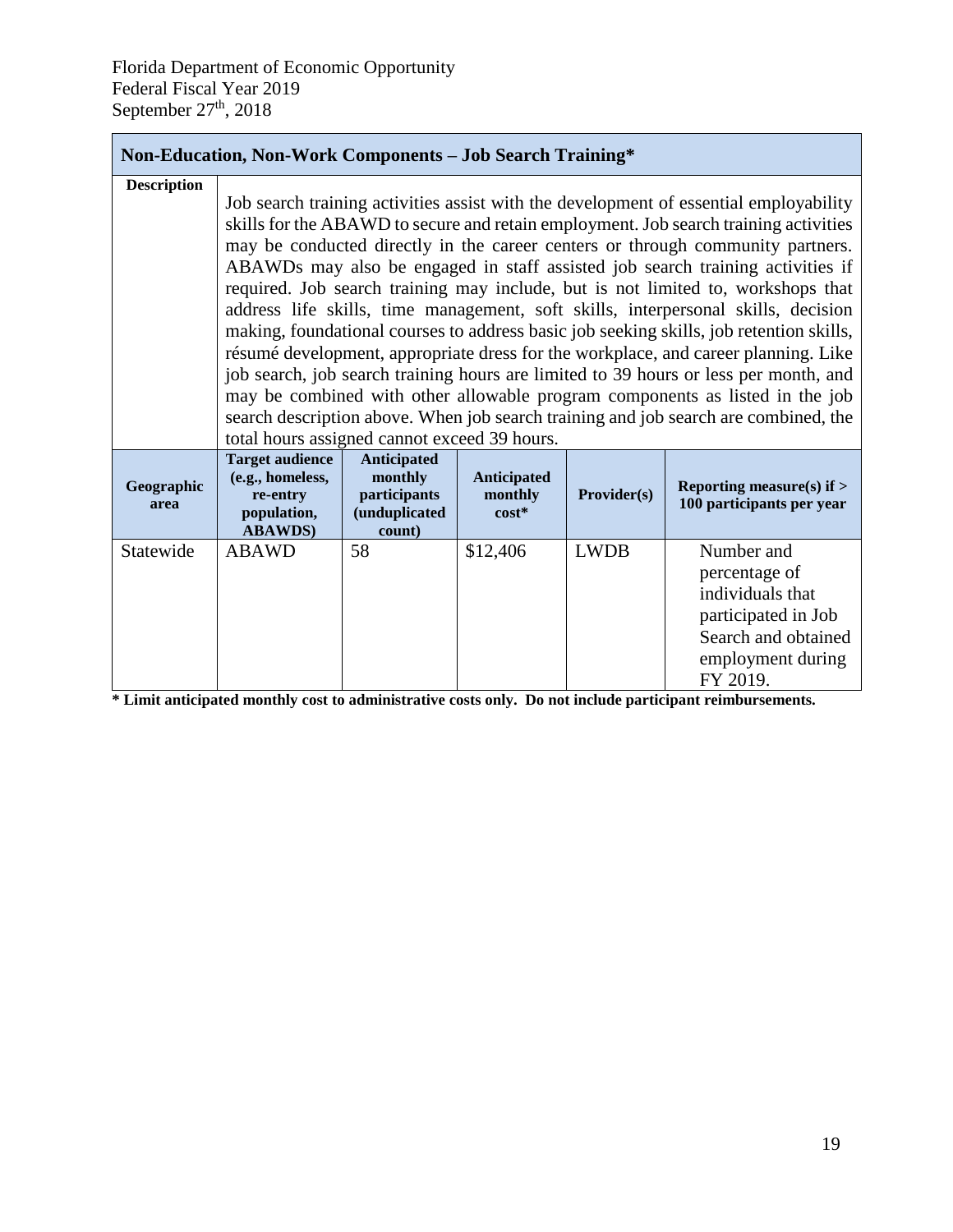#### **Non-Education, Non-Work Components – Employment Retention Services**

| <b>Description</b> | Employment retention services are support services offered to ABAWDs, for up<br>to 90 days, who have successfully obtained employment after participation in<br>SNAP E&T components. Participants are allowed to receive job retention services<br>for a maximum of 90 days in a federal fiscal year, regardless of the number of<br>times they may be referred to the SNAP E&T program. Employment retention<br>services include reimbursements for required uniforms or other clothing for<br>employment, equipment, supplies, required tools to perform the job, testing fees,<br>and transportation. Documentation must be presented prior to reimbursement of |                                                                          |                                   |             |                                                                                                                                                              |  |
|--------------------|--------------------------------------------------------------------------------------------------------------------------------------------------------------------------------------------------------------------------------------------------------------------------------------------------------------------------------------------------------------------------------------------------------------------------------------------------------------------------------------------------------------------------------------------------------------------------------------------------------------------------------------------------------------------|--------------------------------------------------------------------------|-----------------------------------|-------------|--------------------------------------------------------------------------------------------------------------------------------------------------------------|--|
|                    | component. Documentation may include hard copy or electronic receipts.                                                                                                                                                                                                                                                                                                                                                                                                                                                                                                                                                                                             |                                                                          |                                   |             | any job-related expense authorized through the employment retention services                                                                                 |  |
| Geographic<br>area | <b>Target audience</b><br>(e.g., homeless,<br>re-entry<br>population,<br><b>ABAWDS</b> )                                                                                                                                                                                                                                                                                                                                                                                                                                                                                                                                                                           | <b>Anticipated</b><br>monthly<br>participants<br>(unduplicated<br>count) | Anticipated<br>monthly<br>$cost*$ | Provider(s) | <b>Reporting measure(s) if</b><br>$>100$ participants per<br>year                                                                                            |  |
| Statewide          | <b>ABAWD</b>                                                                                                                                                                                                                                                                                                                                                                                                                                                                                                                                                                                                                                                       | 16                                                                       | \$3,522                           | <b>LWDB</b> | Number of<br>participants who<br>received job<br>retention services<br>for $30, 60$ , and<br>90 days after<br>they obtained<br>employment<br>during FY 2019. |  |

#### **Education Components**

|                    | <b>Education Components – Basic Education</b>                                                                                                  |
|--------------------|------------------------------------------------------------------------------------------------------------------------------------------------|
| <b>Description</b> | Basic education services are academic instruction and education services below the<br>postsecondary level that increase the ABAWDs ability to: |
|                    | • Read, write, and speak English                                                                                                               |
|                    | • Perform math or other activities necessary for the attainment of a secondary<br>school diploma or equivalent                                 |
|                    | Transition to post-secondary education and training, and<br>$\bullet$                                                                          |
|                    | Obtain employment (WIOA Title II sec. 203).<br>$\bullet$                                                                                       |
|                    | Allowable education activities may include, but are not limited to:                                                                            |
|                    | <b>Adult Basic education</b>                                                                                                                   |
|                    | Remedial education<br>$\bullet$                                                                                                                |
|                    | High school completion or General Education Development                                                                                        |
|                    | Post-secondary education                                                                                                                       |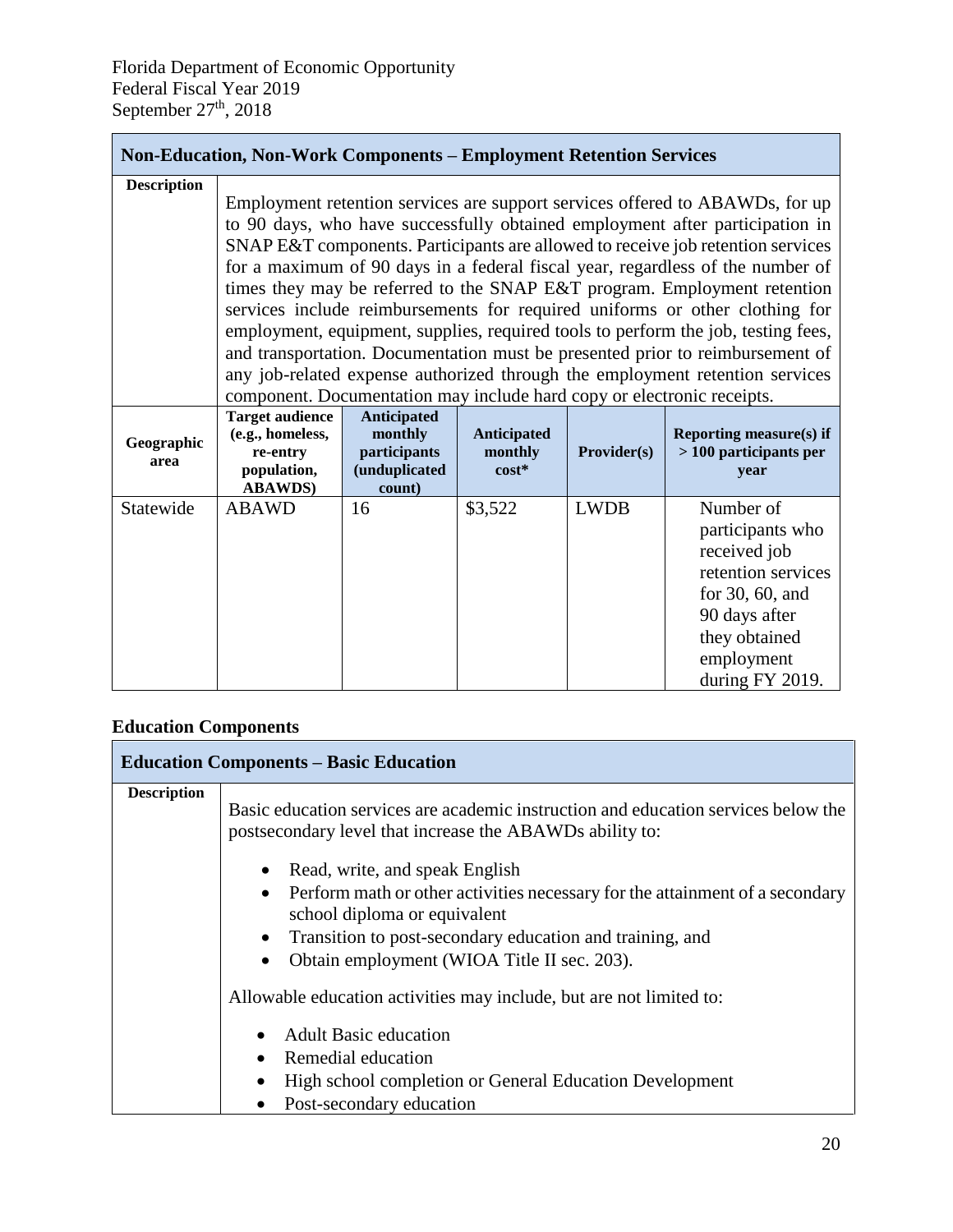|                    | English for speakers of other languages                                                                                                                                                                                                                                                                                                                                                                                                                                                                                                                                                                                                                                                                                                                                                                                                                                                                                              |             |                                                                                                  |             |                                                                                                                                                                                                                      |  |
|--------------------|--------------------------------------------------------------------------------------------------------------------------------------------------------------------------------------------------------------------------------------------------------------------------------------------------------------------------------------------------------------------------------------------------------------------------------------------------------------------------------------------------------------------------------------------------------------------------------------------------------------------------------------------------------------------------------------------------------------------------------------------------------------------------------------------------------------------------------------------------------------------------------------------------------------------------------------|-------------|--------------------------------------------------------------------------------------------------|-------------|----------------------------------------------------------------------------------------------------------------------------------------------------------------------------------------------------------------------|--|
|                    | In Florida, secondary and post-secondary education and training programs are not<br>automatically covered by state or federal funds. One hundred percent SNAP E&T<br>funds may be used to cover the costs of education, develop a program component,<br>or to pay for the costs associated with an education program to include, but not<br>limited to, providers on the Eligible Training Provider List (ETPL). One hundred<br>percent E&T funds do not supplant nonfederal funds for existing educational<br>services. Expenses for operating educational/training components may not be<br>authorized for costs that exceed the normal costs of services provided to persons<br>not participating in SNAP E&T programs. Educational expenses will not be paid<br>for training that is normally available to the public at no cost. Expenses will not<br>exceed what the general public pays and will be necessary and reasonable. |             |                                                                                                  |             |                                                                                                                                                                                                                      |  |
|                    |                                                                                                                                                                                                                                                                                                                                                                                                                                                                                                                                                                                                                                                                                                                                                                                                                                                                                                                                      |             | One hundred percent funds will only be expended if:                                              |             |                                                                                                                                                                                                                      |  |
|                    |                                                                                                                                                                                                                                                                                                                                                                                                                                                                                                                                                                                                                                                                                                                                                                                                                                                                                                                                      | engagement. | • Federal funds are not used to supplant other funding.<br>ABAWD was not eligible for the funds. |             | The ABAWD has attempted to secure federal assistance (not including<br>loans) such as the Pell Grant, and the funds are not available or the<br>The education program costs are associated with the SNAP E&T program |  |
|                    | ABAWDs who self-enroll less than half-time in education programs prior to being<br>referred to the SNAP E&T program may continue to participate in the program and<br>meet the program requirements, but costs associated with the education activity<br>(such as tuition, books, uniforms, etc.) will not be covered using SNAP E&T funds.<br>However, SNAP E&T funds may be used to pay for such costs for subsequent<br>semesters if the participant has attempted to secure federal financial aid, but is not<br>eligible.                                                                                                                                                                                                                                                                                                                                                                                                       |             |                                                                                                  |             |                                                                                                                                                                                                                      |  |
|                    | ABAWDs assigned to education components, to include online classes, may be<br>allowed one hour of study time for each hour of class time completed, as long as<br>verification is provided of the actual time spent in the classroom.                                                                                                                                                                                                                                                                                                                                                                                                                                                                                                                                                                                                                                                                                                |             |                                                                                                  |             |                                                                                                                                                                                                                      |  |
| Geographic<br>area | Anticipated<br><b>Target</b><br>monthly<br>audience (e.g.,<br>Reporting measure(s) if $>$<br>Anticipated<br>Provider(s)<br>participants<br>monthly cost*<br>100 participants per year<br>homeless,<br>(unduplicated<br><b>ABAWDS</b> )<br>count)                                                                                                                                                                                                                                                                                                                                                                                                                                                                                                                                                                                                                                                                                     |             |                                                                                                  |             |                                                                                                                                                                                                                      |  |
| Statewide          | <b>ABAWD</b>                                                                                                                                                                                                                                                                                                                                                                                                                                                                                                                                                                                                                                                                                                                                                                                                                                                                                                                         | 1,379       | \$296,729.86                                                                                     | <b>LWDB</b> | Number and<br>percentage of<br>individuals who<br>completed basic<br>education and<br>obtained a<br>credential during<br>FY 2019. Percent of                                                                         |  |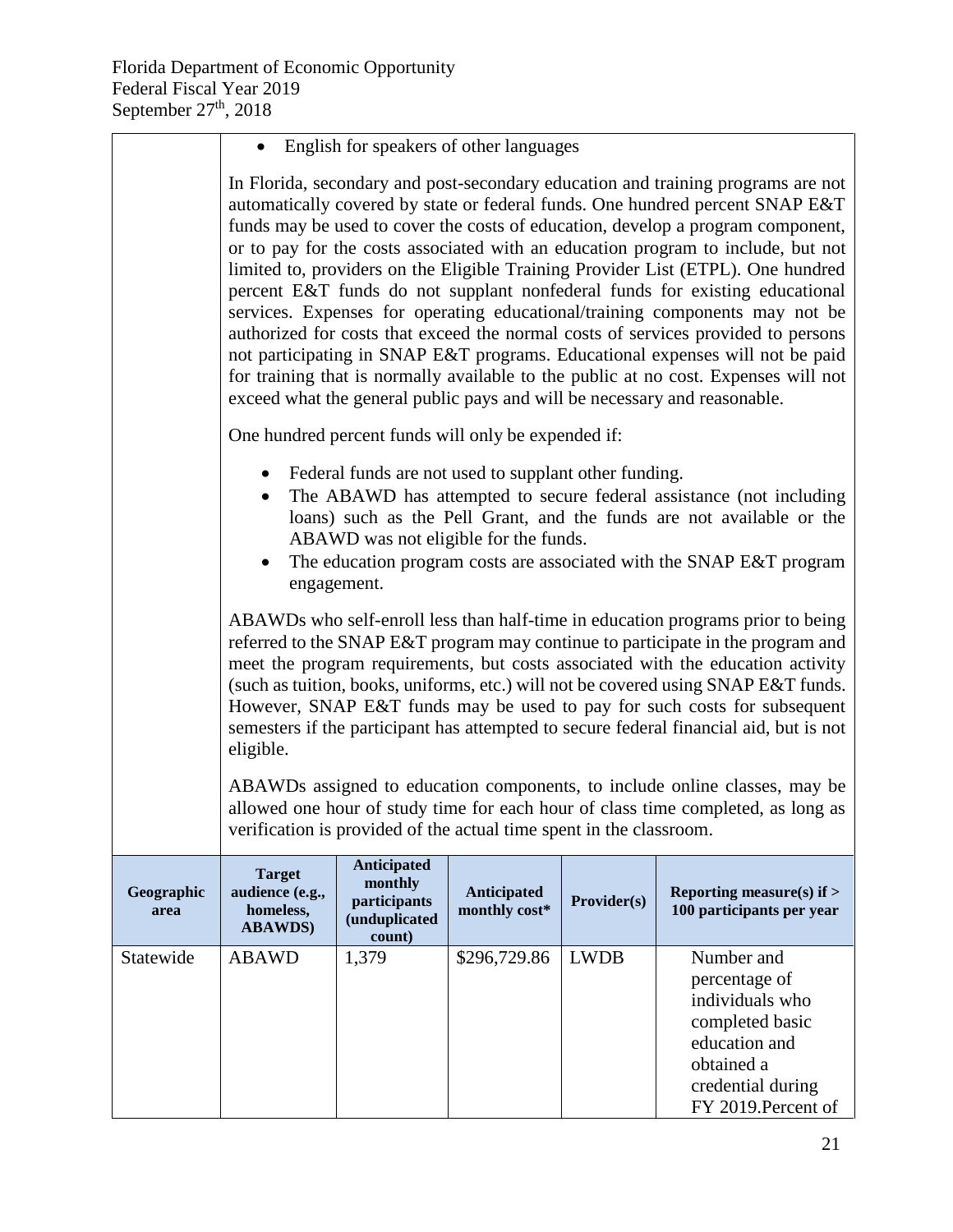|  |  | participants who   |
|--|--|--------------------|
|  |  | completed basic    |
|  |  | education services |
|  |  | and obtained       |
|  |  | employment         |

|                    | <b>Education Components - Vocational Training/TAA</b>                                                                                                                                                                                                                                                                                                                                                                                                                                                                                                                                                                                                                                                                                                                          |                                                                          |                                   |             |                                                                             |  |  |  |
|--------------------|--------------------------------------------------------------------------------------------------------------------------------------------------------------------------------------------------------------------------------------------------------------------------------------------------------------------------------------------------------------------------------------------------------------------------------------------------------------------------------------------------------------------------------------------------------------------------------------------------------------------------------------------------------------------------------------------------------------------------------------------------------------------------------|--------------------------------------------------------------------------|-----------------------------------|-------------|-----------------------------------------------------------------------------|--|--|--|
| <b>Description</b> | Vocational training provides an opportunity for ABAWDs to participate in<br>specific training to gain knowledge, skills, and competencies required for<br>particular occupations or trades. Vocational training activities may be combined<br>with job search or job search training, or other qualifying components.                                                                                                                                                                                                                                                                                                                                                                                                                                                          |                                                                          |                                   |             |                                                                             |  |  |  |
|                    | Training through the TAA program may be available for ABAWDs who meet<br>TAA program eligibility.                                                                                                                                                                                                                                                                                                                                                                                                                                                                                                                                                                                                                                                                              |                                                                          |                                   |             |                                                                             |  |  |  |
|                    |                                                                                                                                                                                                                                                                                                                                                                                                                                                                                                                                                                                                                                                                                                                                                                                |                                                                          |                                   |             | One hundred percent funds will only be expended for vocational training if: |  |  |  |
|                    | Federal funds are not used to supplant other funding.<br>The ABAWD has attempted to secure federal assistance (not including<br>loans) such as the Pell Grant, and the funds are not available or the<br>ABAWD was not eligible for the funds.<br>The costs are associated with the SNAP E&T program engagement.<br>ABAWDs who self-enroll in vocational training prior to being referred to the<br>SNAP E&T program may participate in the program, but costs associated with<br>the education activity (such as tuition, books, uniforms, etc.) will not be covered<br>using SNAP E&T funds. However, SNAP E&T funds may be used to pay for<br>such costs for subsequent semesters if the participant has attempted to secure<br>federal financial aid, but is not eligible. |                                                                          |                                   |             |                                                                             |  |  |  |
|                    | ABAWDs assigned to education components, to include on online classes, may<br>be allowed one hour of study time for each hour of class time completed, as long<br>as verification is provided of the actual time spent in the classroom.                                                                                                                                                                                                                                                                                                                                                                                                                                                                                                                                       |                                                                          |                                   |             |                                                                             |  |  |  |
| Geographic<br>area | <b>Target</b><br>audience (e.g.,<br>homeless,<br><b>ABAWDS</b> )                                                                                                                                                                                                                                                                                                                                                                                                                                                                                                                                                                                                                                                                                                               | <b>Anticipated</b><br>monthly<br>participants<br>(unduplicated<br>count) | Anticipated<br>monthly<br>$cost*$ | Provider(s) | <b>Reporting measure(s) if</b><br>$>100$ participants per<br>year           |  |  |  |
| Statewide          | <b>ABAWD</b>                                                                                                                                                                                                                                                                                                                                                                                                                                                                                                                                                                                                                                                                                                                                                                   | 58                                                                       | \$12,445                          | <b>LWDB</b> | Number and<br>percentage of<br>individuals who<br>completed                 |  |  |  |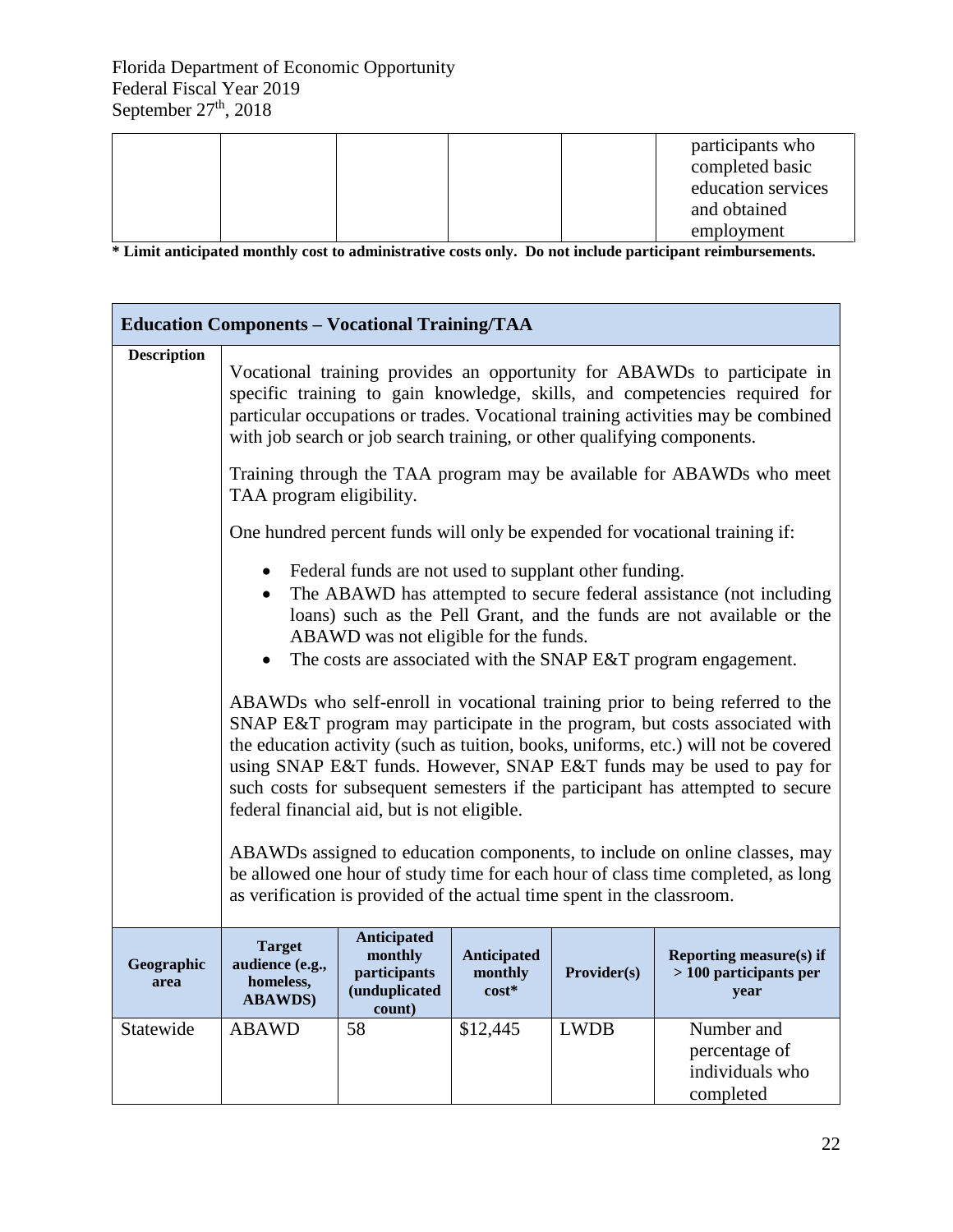|  |  | vocational training |
|--|--|---------------------|
|  |  | and obtained a      |
|  |  | credential during   |
|  |  | FY 2019.            |

**\* Limit anticipated monthly cost to administrative costs only. Do not include participant reimbursements.**

|                    | <b>Education Components – WIOA</b>                                                                                                                                                                                                                                                                                                                                                                                                                                                                                                                                                                                                            |                                                                          |                                   |             |                                                                                                                     |  |
|--------------------|-----------------------------------------------------------------------------------------------------------------------------------------------------------------------------------------------------------------------------------------------------------------------------------------------------------------------------------------------------------------------------------------------------------------------------------------------------------------------------------------------------------------------------------------------------------------------------------------------------------------------------------------------|--------------------------------------------------------------------------|-----------------------------------|-------------|---------------------------------------------------------------------------------------------------------------------|--|
| <b>Description</b> | The Workforce Innovation and Opportunity Act provides activities to enhance<br>basic core skills to reduce barriers to employment for low income adults and<br>youth through training and education services. WIOA services may include<br>assessments, development of employment plans, soft skills workshops, on the job<br>training, apprenticeships, and other support services.<br>The cost the state expects to incur to operate the WIOA component will cover<br>SNAP E&T related case management of ABAWDs who are co-enrolled in the<br>WIOA program. Services paid using SNAP E&T funds are not available to the<br>general public. |                                                                          |                                   |             |                                                                                                                     |  |
| Geographic<br>area | <b>Target</b><br>audience (e.g.,<br>homeless,<br><b>ABAWDS</b> )                                                                                                                                                                                                                                                                                                                                                                                                                                                                                                                                                                              | <b>Anticipated</b><br>monthly<br>participants<br>(unduplicated<br>count) | Anticipated<br>monthly<br>$cost*$ | Provider(s) | <b>Reporting measure(s) if</b><br>$>100$ participants per<br>vear                                                   |  |
| Statewide          | ABAWD                                                                                                                                                                                                                                                                                                                                                                                                                                                                                                                                                                                                                                         | 36                                                                       | \$7,729                           | <b>LWDB</b> | Number and<br>percentage of<br>individuals who<br>completed WIOA<br>and obtained a<br>credential during<br>FY 2019. |  |

**\* Limit anticipated monthly cost to administrative costs only. Do not include participant reimbursements.**

#### **Work Components**

| <b>Work Components - Work Experience</b> |                                                                                                                                                                                                                                                                                                                                                                       |  |  |  |  |  |
|------------------------------------------|-----------------------------------------------------------------------------------------------------------------------------------------------------------------------------------------------------------------------------------------------------------------------------------------------------------------------------------------------------------------------|--|--|--|--|--|
| <b>Description</b>                       | Work experience connects ABAWDs with employers to build job related skills<br>through practical experience or training at a worksite. In lieu of wages, ABAWDs<br>receive compensation in the form of their household's monthly food assistance<br>allotment. Work experience may be combined with job search, job search<br>training, or other qualifying component. |  |  |  |  |  |
|                                          | Worksites and worksite agreements are developed and executed by the LWDB.<br>Each LWDB has signed a grantee/sub-grantee agreement with DEO that guides<br>service delivery and requires data exchanges such as reporting participation hours                                                                                                                          |  |  |  |  |  |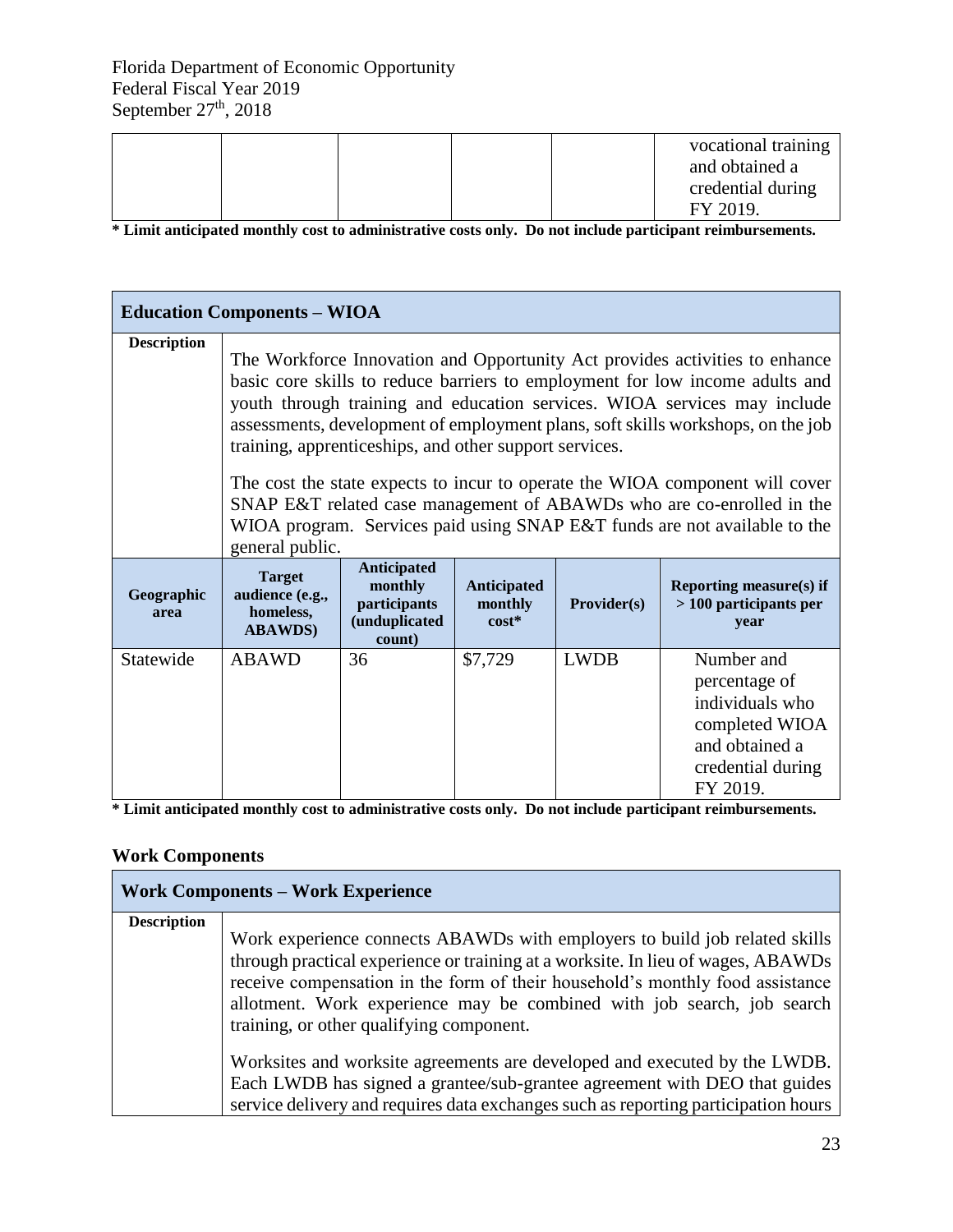|                    | in the OSST system. Section 445.009, Florida Statutes, provides workers<br>compensation for participants in work experience funded via federal programs,<br>such as SNAP E&T.<br>An ABAWD may identify a worksite that has not yet been developed by the<br>LWDB. However, the ABAWD will not be assigned to work experience at the<br>worksite until an agreement with the site has been executed by the LWDB. Work<br>experience hours are based on the benefit calculation. The benefit calculation is<br>the food assistance allotment divided by the higher of the federal or state |                                                                                  |                                          |                    |                                                                                                                              |  |
|--------------------|------------------------------------------------------------------------------------------------------------------------------------------------------------------------------------------------------------------------------------------------------------------------------------------------------------------------------------------------------------------------------------------------------------------------------------------------------------------------------------------------------------------------------------------------------------------------------------------|----------------------------------------------------------------------------------|------------------------------------------|--------------------|------------------------------------------------------------------------------------------------------------------------------|--|
| Geographic<br>area | minimum wage.<br><b>Target</b><br>audience (e.g.,<br>homeless,<br><b>ABAWDS</b> )                                                                                                                                                                                                                                                                                                                                                                                                                                                                                                        | <b>Anticipated</b><br>monthly<br>participants<br><i>(unduplicated)</i><br>count) | <b>Anticipated</b><br>monthly<br>$cost*$ | <b>Provider(s)</b> | Reporting measure(s) if<br>> 100 participants per<br>year                                                                    |  |
| Statewide          | <b>ABAWD</b>                                                                                                                                                                                                                                                                                                                                                                                                                                                                                                                                                                             | 124                                                                              | \$26,789                                 | <b>LWDB</b>        | Number and<br>percentage of<br>individuals who<br>completed work<br>experience and<br>obtained employment<br>during FY 2019. |  |

<span id="page-24-0"></span>

| <b>Section F: Estimated Participant Levels</b>                    |                |  |  |  |  |
|-------------------------------------------------------------------|----------------|--|--|--|--|
| I. Anticipated number of work registrants in the State during     |                |  |  |  |  |
| the Federal FY (unduplicated count):                              | 841,729        |  |  |  |  |
| <b>II. Estimated Number of Work Registrants Exempt from</b>       |                |  |  |  |  |
| E&T                                                               | 689,631        |  |  |  |  |
| List below planned State option exemption categories and the      |                |  |  |  |  |
| number of work registrants expected to be included in each during |                |  |  |  |  |
| the Federal FY                                                    |                |  |  |  |  |
| Mandatory registrant not head of household                        | 1. 26,544      |  |  |  |  |
| Mandatory head of household (includes TCA teen parent<br>2.       | 2. 341,464     |  |  |  |  |
| Illness (medical limitation)<br>3.                                | 3. 1,300       |  |  |  |  |
| Remote<br>4.                                                      | $\Omega$<br>4. |  |  |  |  |
| <b>Confirmed Pregnancy</b><br>5.                                  | 5. 21,958      |  |  |  |  |
| Transportation unavailable for over 2 hours<br>6.                 | 6. 1,255       |  |  |  |  |
| Extreme comm. Or lang. limitation<br>7.                           | 7. 76          |  |  |  |  |
| Circumstances beyond control<br>8.                                | 8. 555         |  |  |  |  |
| Lack of child care for ages 6 to 12 years old<br>9.               | 9. 87          |  |  |  |  |
| 10. One-month certification                                       | 10.31          |  |  |  |  |
| 11. ABAWD with indicator 'N' mandatory FSET/ABAWD only            | 11.288,710     |  |  |  |  |
| 12. ABAWD with indicator 'N' mandatory refugee referral           | 12.7,651       |  |  |  |  |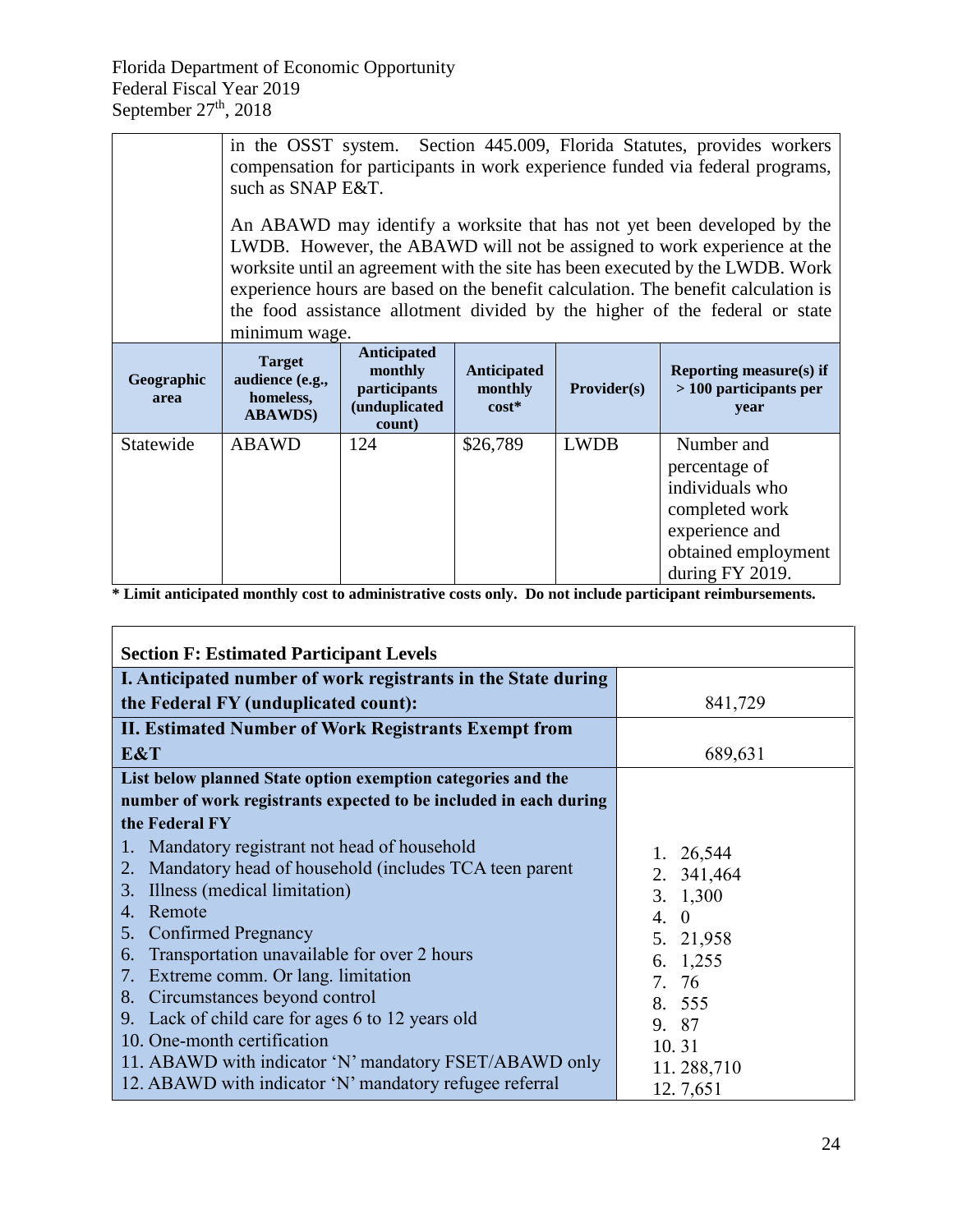$\overline{a}$ 

| 81.9%    |
|----------|
|          |
|          |
| 152,098  |
| $\theta$ |
|          |
| 152,098  |
|          |
| $\theta$ |
|          |
|          |
| $\theta$ |
|          |
| 152,098  |
|          |

<span id="page-25-0"></span>

| <b>Section G: Summary of Partnerships and/or Contracts</b> |                                                                                                             |                                              |                                                                |                   |                                         |
|------------------------------------------------------------|-------------------------------------------------------------------------------------------------------------|----------------------------------------------|----------------------------------------------------------------|-------------------|-----------------------------------------|
| Partner/<br><b>Contractor</b>                              | <b>Nature of</b><br><b>Contract</b><br>(Consulting,<br>Data Analysis,<br><b>E&amp;T Services,</b><br>Other) | <b>Total</b><br><b>Admin</b><br><b>Costs</b> | <b>Total</b><br>Participant<br><b>Reimburseme</b><br>nts Costs | <b>Total Cost</b> | $%$ of<br><b>Total</b><br><b>Budget</b> |
| Department of<br>Economic<br>Opportunity                   | <b>E&amp;T</b> Services                                                                                     | \$7,523,853                                  | \$2,000,000                                                    | \$9,523,853       | 82.17%                                  |
| <b>TOTAL</b>                                               |                                                                                                             | \$7,523,853                                  | \$2,000,000                                                    | \$9,523,853       | 82.17%                                  |

For each partner/contractor that receives more than 10% of the E&T operating budget, complete and attach a Contractor Detail Addendum.

<span id="page-25-1"></span>\*State-Level Participant Reimbursements: Participants reimbursements are paid at the state office organizational code level and issued through EBT cards to participants.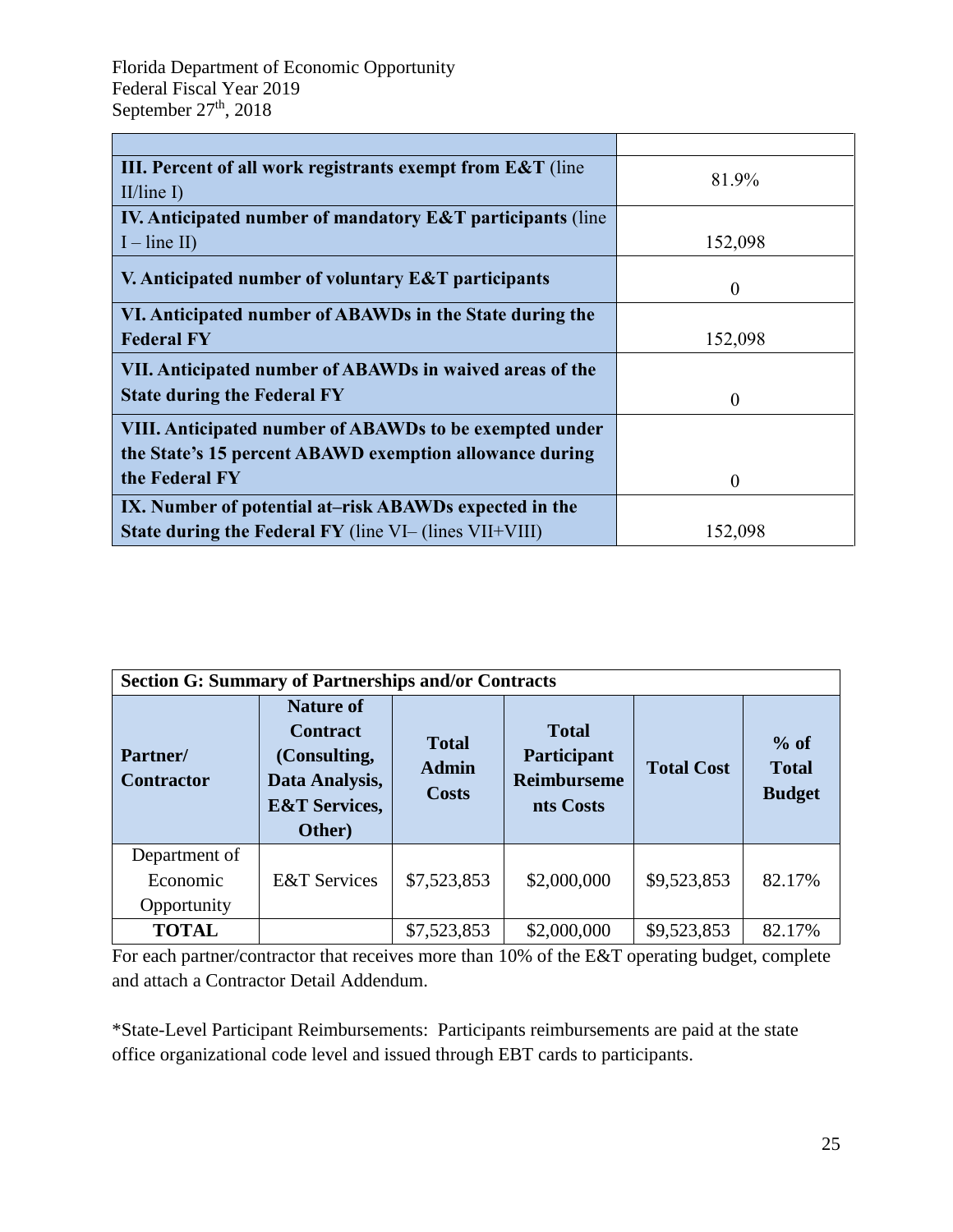| secuoli 11. Contractor Detail Aquendum                        |                                                                                                                                                                                                                                                                                                                                                                                                                                                                                                                                                                                                                                                                                                                                                                                                                    |                                                 |     |                |  |
|---------------------------------------------------------------|--------------------------------------------------------------------------------------------------------------------------------------------------------------------------------------------------------------------------------------------------------------------------------------------------------------------------------------------------------------------------------------------------------------------------------------------------------------------------------------------------------------------------------------------------------------------------------------------------------------------------------------------------------------------------------------------------------------------------------------------------------------------------------------------------------------------|-------------------------------------------------|-----|----------------|--|
| <b>Partner/Contract</b>                                       |                                                                                                                                                                                                                                                                                                                                                                                                                                                                                                                                                                                                                                                                                                                                                                                                                    | <b>Department of Economic Opportunity (DEO)</b> |     |                |  |
| <b>Name</b>                                                   |                                                                                                                                                                                                                                                                                                                                                                                                                                                                                                                                                                                                                                                                                                                                                                                                                    |                                                 |     |                |  |
| <b>Monitoring and</b><br>communication with<br>contractor (s) | DEO holds a grantee/sub-grantee agreement with each of the 24<br>Local Workforce Development Boards (LWDBs) which outlines the<br>LWDBs requirements to operate the SNAP E&T program in<br>accordance with the federal and state laws and policy. DEO conducts<br>annual quality assurance reviews of the SNAP E&T program to<br>ensure compliance with the laws set forth by federal regulations and<br>state statute, as well as state guidance. DEO conducts random audits<br>of the SNAP E&T data entered in the management information<br>system to ensure the integrity of the information. Policy changes are<br>the<br><b>LWDB</b><br>through<br>guidance<br>communicated<br>to<br>papers,<br>memorandum, teleconference, webinar, and on-site training or<br>technical assistance as needed or requested. |                                                 |     |                |  |
| <b>Role of Contractor</b>                                     | CareerSource Florida is responsible for the direct administration of<br>SNAP E&T program services to ABAWDs. CareerSource Florida<br>may contract with a provider for the delivery of the SNAP E&T<br>components and case management services.                                                                                                                                                                                                                                                                                                                                                                                                                                                                                                                                                                     |                                                 |     |                |  |
| <b>Timeline</b>                                               | <b>Start</b>                                                                                                                                                                                                                                                                                                                                                                                                                                                                                                                                                                                                                                                                                                                                                                                                       | October 2018                                    | End | September 2019 |  |
| <b>Description of</b><br><b>Activities/Services</b>           | CareerSource Florida administers the SNAP E&T components<br>outlined in this state plan, Section E. These services and activities<br>include job search/job search training, education and vocational<br>training, work experience, , and/or a combination of components.                                                                                                                                                                                                                                                                                                                                                                                                                                                                                                                                          |                                                 |     |                |  |
| <b>Funding</b>                                                | \$9,523,853                                                                                                                                                                                                                                                                                                                                                                                                                                                                                                                                                                                                                                                                                                                                                                                                        |                                                 |     |                |  |
| <b>Evaluation</b>                                             | DEO conducts annual quality assurance reviews of the SNAP E&T<br>program to ensure compliance with the laws set forth by federal<br>regulations and state statute, as well as state guidance. DEO conducts<br>random audits of the SNAP E&T data entered in the OSST system<br>to ensure the integrity of the information.                                                                                                                                                                                                                                                                                                                                                                                                                                                                                         |                                                 |     |                |  |

#### **Section H: Contractor Detail Addendum**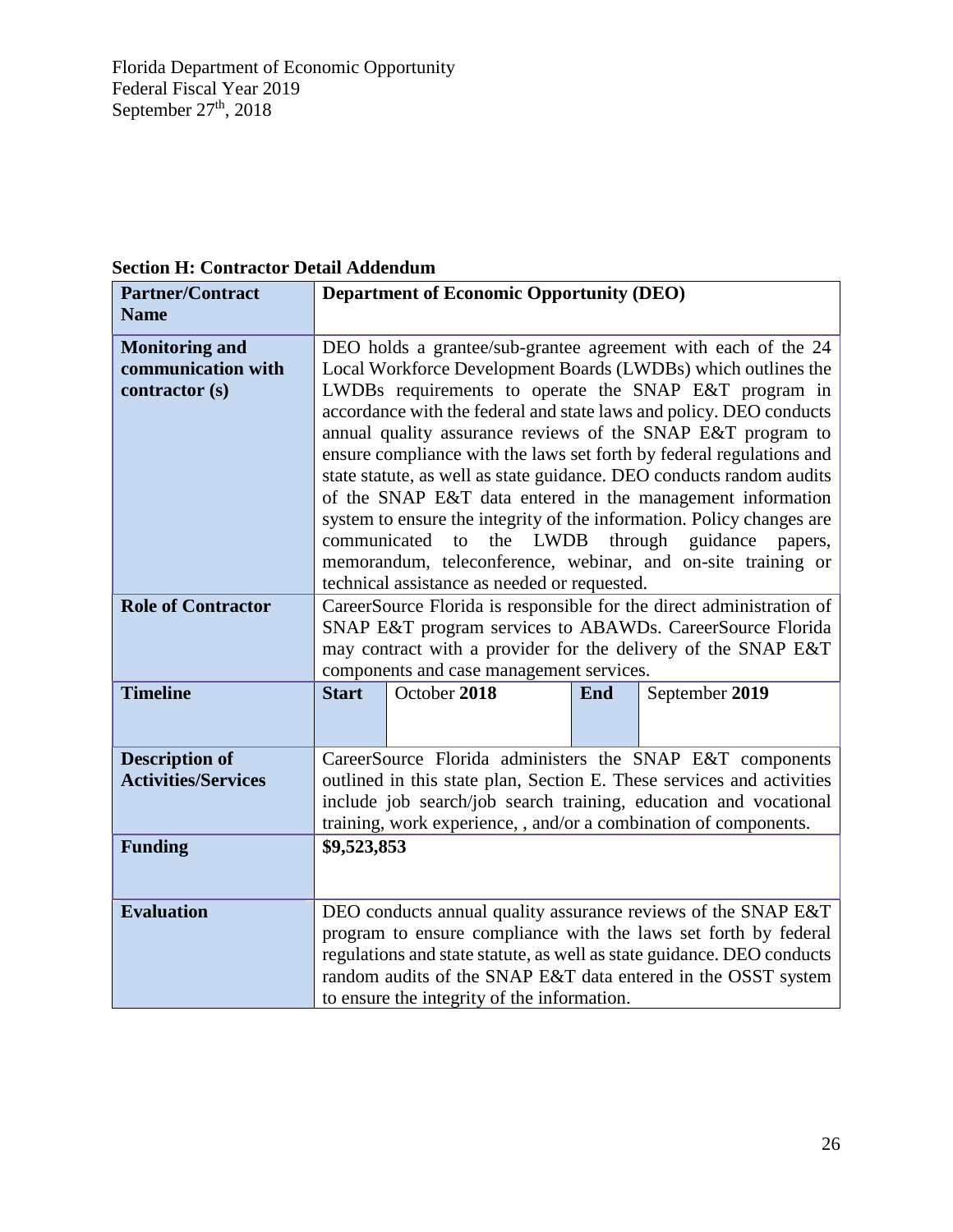|                                                                       | <b>State cost</b>                                    | <b>Federal cost</b> | <b>Total</b> |
|-----------------------------------------------------------------------|------------------------------------------------------|---------------------|--------------|
| I. Direct Costs:                                                      |                                                      |                     |              |
| a) Salary/Wages                                                       |                                                      | \$720,265           | \$720,265    |
| b) Fringe Benefits* Approved Fringe Benefit Rate Used<br>38.47%       |                                                      | \$271,451           | \$271,451    |
| c) Contractual Costs                                                  | \$1,000,000<br>(E&T<br>Pilot-<br>Provider<br>funded) | \$7,394,926         | \$8,394,926  |
| d) Contractual Costs (Sub-recipients)                                 | \$0                                                  | \$0                 | \$0          |
| e) Non-capital Equipment and Supplies                                 |                                                      | \$7,585             | \$7,585      |
| f) Materials                                                          |                                                      | \$0                 | \$0          |
| g) Travel                                                             |                                                      | \$14,002            | \$14,002     |
| h) Building/Space                                                     |                                                      | \$20,408            | \$20,408     |
| i) Equipment & Other Capital Expenditures                             |                                                      | \$0                 | \$0          |
| j) Agency Shared Costs**                                              |                                                      | \$90,874            | \$90,874     |
| <b>Total Direct Costs</b>                                             | \$1,000,000                                          | \$8,519,511         | \$9,519,511  |
| II. Indirect Costs - FL Department of Economic<br><b>Opportunity:</b> |                                                      |                     |              |
| Indirect Costs*Approved Indirect Cost Rate Used:<br>1.0025%           |                                                      | \$71,404            | \$71,404     |
| <b>III.</b> In-kind Contribution                                      |                                                      |                     |              |

### <span id="page-27-0"></span> **Section I: Operating Budget and Budget Narrative**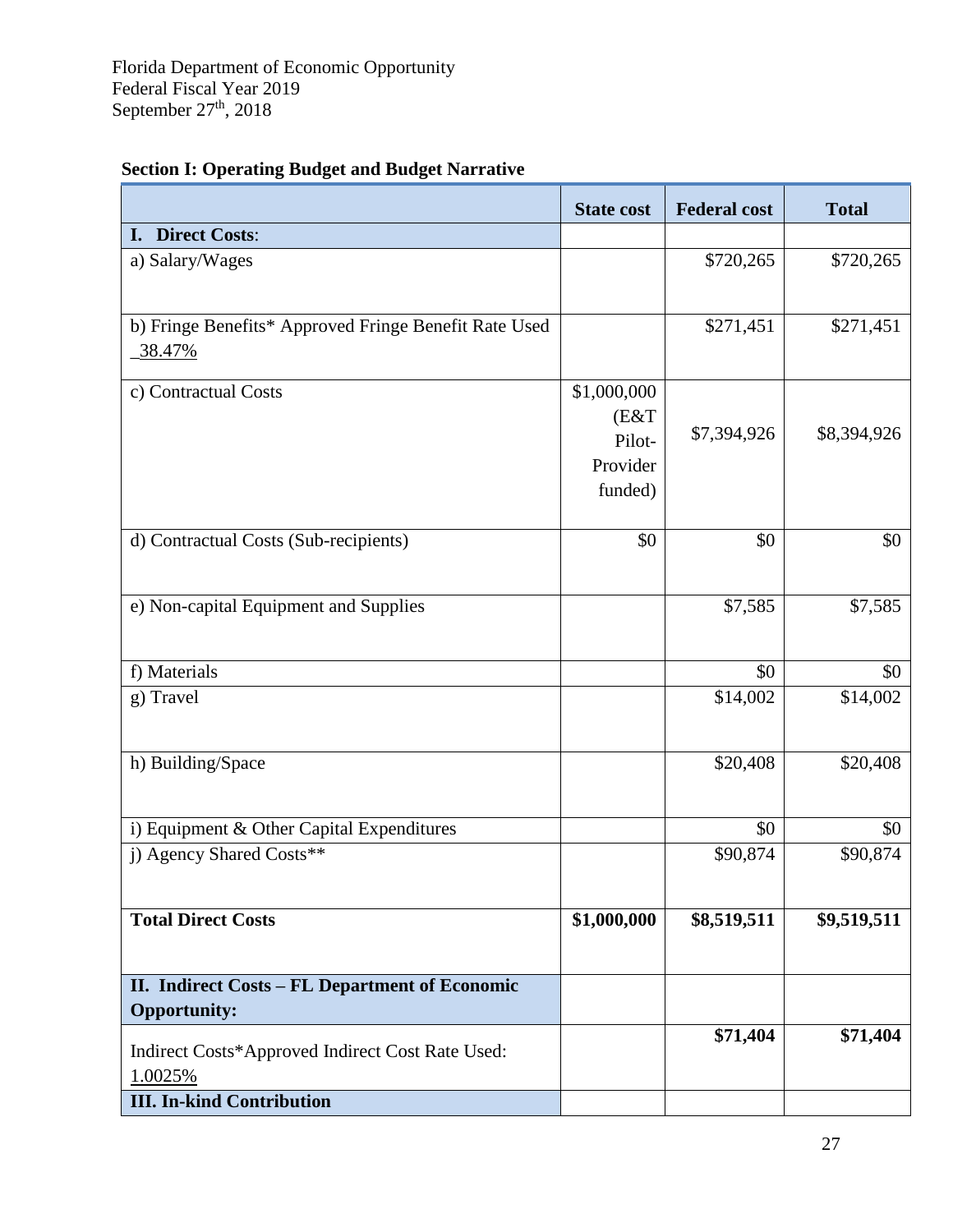| State in-kind contribution                                 |             |             |              |
|------------------------------------------------------------|-------------|-------------|--------------|
| Total Administrative Cost (Total of items I, II, and       |             |             |              |
| III                                                        |             |             |              |
| 100 Percent Federal E&T Grant                              | \$0         | \$7,590,915 | \$7,590,915  |
|                                                            |             |             |              |
| 50 percent Additional Administrative Expenditure (E&T)     | \$1,000,000 | \$1,000,000 | \$2,000,000  |
| Pilot)                                                     |             |             |              |
| <b>IV. Participant Reimbursement (State plus Federal):</b> |             |             |              |
| Dependent Care (including contractual costs)<br>a)         |             |             |              |
| Transportation & Other Costs (including contractual<br>b)  | \$1,000,000 | \$1,000,000 | \$2,000,000  |
| costs)                                                     |             |             |              |
| c) State Agency Cost for Dependent Care Services           |             |             |              |
| <b>Total 50 percent Participant Reimbursement Expenses</b> | \$1,000,000 | \$1,000,000 | \$2,000,000  |
| <b>V. Total Costs</b>                                      | \$2,000,000 | \$9,590,915 | \$11,590,915 |

**\* Attach an approval letter from the cognizant agency identifying the indirect cost rate being used.**

\*\* [I. j)]. These shared costs are directly allocated based on the Department's allocation plan.

For example, IT services are not included in the agency's indirect costs.

| <b>Item</b>                 | <b>Narrative</b>                                                        |
|-----------------------------|-------------------------------------------------------------------------|
| <b>I. Direct Costs: DEO</b> |                                                                         |
| a) Salary/Wages             | State agency administration staffing to support .50 FTE; 3 positions at |
| \$667,765                   | 100%, 1 position at .75%, 1 position at .50%; 3 positions at .25. The   |
|                             | State agency utilizes a cost allocation plan for contributions from     |
|                             | various departments throughout the agency such as Information           |
|                             | Systems and Support Services (IT), Finance and Administration, and      |
|                             | Executive Leadership. The cost allocation plan for these various        |
|                             | departments includes around 100 positions combined.                     |
|                             |                                                                         |
|                             | State Agency administrative staffing costs for the Florida Department   |
| DCF Salary/Wages:           | of Children and Families. The Florida Department of Children and        |
| \$52,500                    | Families became the grantee of these funds effective October 1, 2017.   |

#### <span id="page-28-0"></span>**Section J: Budget Narrative and Justification**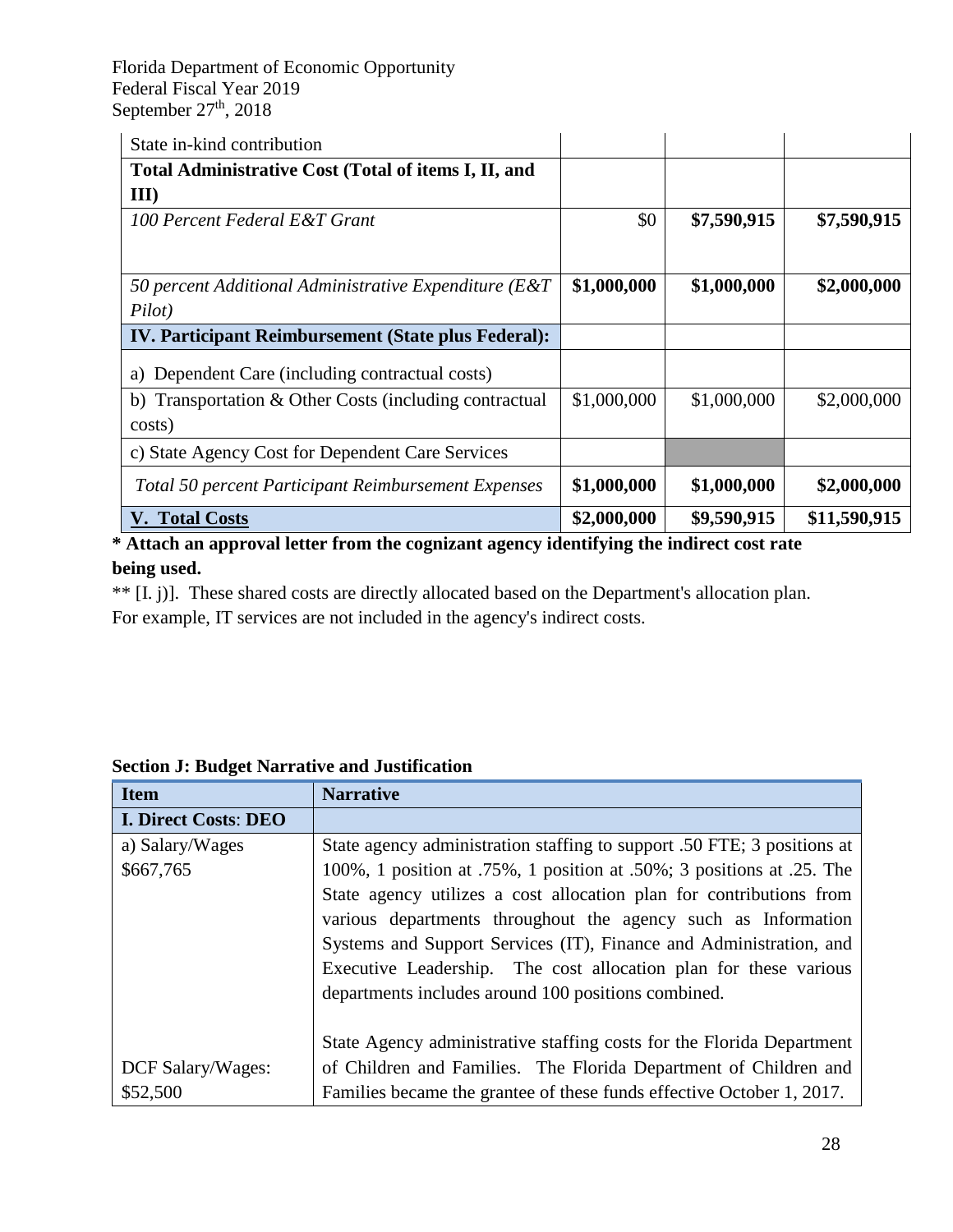| <b>Total Salary and</b>       |                                                                         |
|-------------------------------|-------------------------------------------------------------------------|
| Wages:                        |                                                                         |
| \$720,265                     |                                                                         |
| b) Fringe Benefits*           |                                                                         |
| <b>Approved Fringe</b>        |                                                                         |
| <b>Benefit Rate Used</b>      |                                                                         |
| 38.47%                        |                                                                         |
| \$256,889                     | State agency contributions for FICA tax, state employee investment      |
|                               | accounts, state employee retirement, state health insurance, state life |
| <b>DCF</b> Fringe Benefits    | insurance and state disability insurance.                               |
| Rate Used 27.74%:             |                                                                         |
| \$14,562                      |                                                                         |
| <b>Total Fringe Benefits:</b> |                                                                         |
| \$271,451                     |                                                                         |
| c) Contractual Costs          |                                                                         |
| (Admin Only)                  | The State agency currently contracts with vendors for services directly |
| \$2,197,035                   | in support of SNAP activities.                                          |
| d) Contractual Costs          |                                                                         |
| (Sub recipients)              | The State agency currently contracts with CareerSource Florida and its  |
| \$6,197,891                   | 24 Local Workforce Development Boards (LWDBs).                          |
| e) Non-capital                |                                                                         |
| <b>Equipment and Supplies</b> | Non-capital equipment and supplies utilized by the State of Florida in  |
| \$7,585                       | support SNAP activities.                                                |
| f) Materials                  | N/A                                                                     |
| g) Travel                     | Travel costs incurred to attend meetings, training, provide technical   |
| \$14,002                      | assistance in-state and for monitoring visits.                          |
| h) Building/Space             |                                                                         |
| \$20,408                      | State agency costs incurred for Building/Space for SNAP activities.     |
| i) Equipment $& Other$        |                                                                         |
| <b>Capital Expenditures</b>   | N/A                                                                     |
| j) Agency Shared Costs        | State Agency shared costs incurred for various expenses includes data   |
| \$90,874                      | processing, paper, HR assessment, utilities, internet and phones.       |
| <b>II. Indirect Costs:</b>    |                                                                         |
| \$71,404                      | Current provisional Indirect Cost Rate is 1.0025% and is calculated     |
|                               | based on Salaries, Benefits, Other Personal Services and contractual    |
|                               | costs for 24 Local Workforce Development Boards.                        |
| <b>III.</b> State In-kind     |                                                                         |
| <b>Contribution</b>           |                                                                         |
|                               |                                                                         |
|                               |                                                                         |